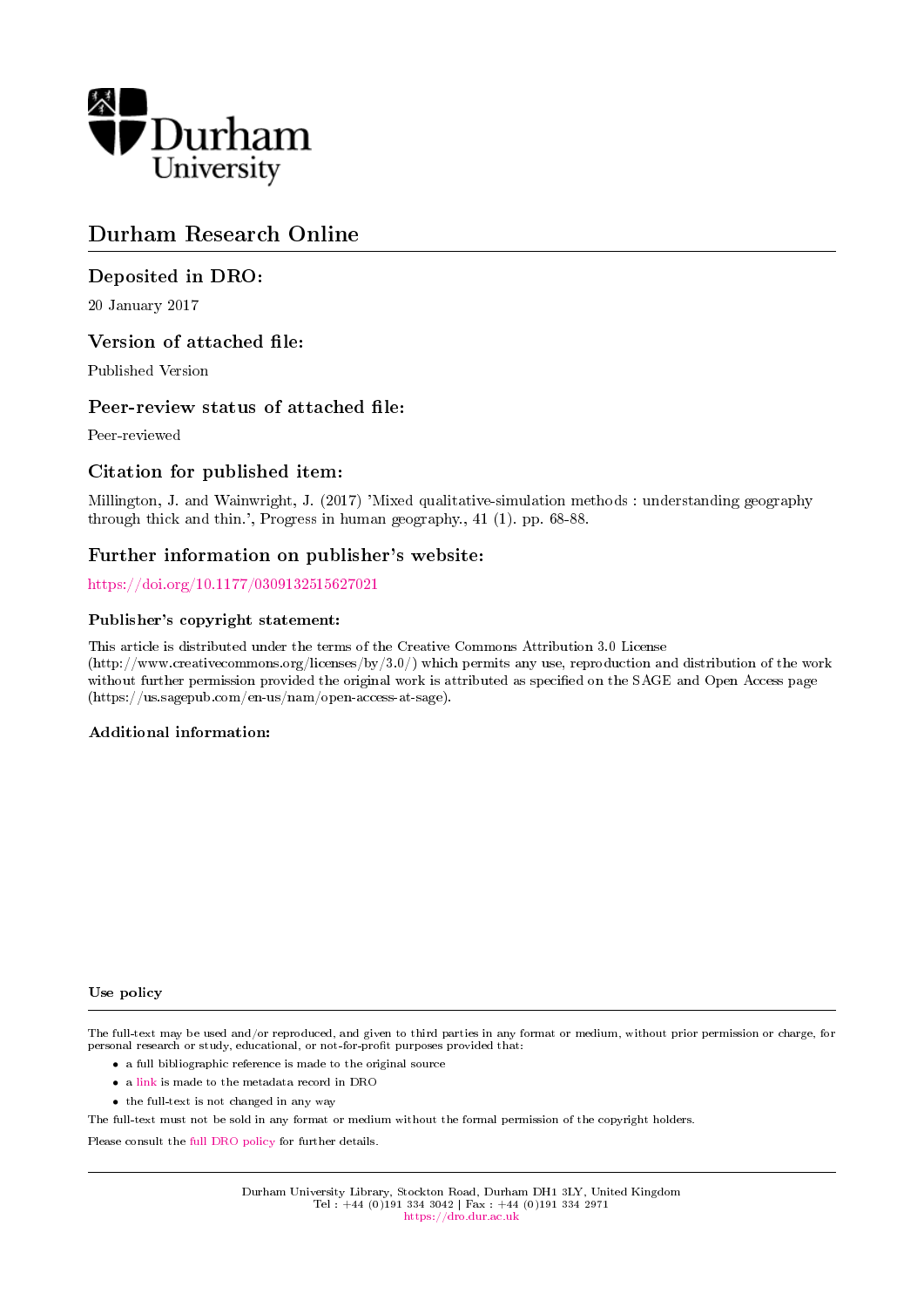

Progress in Human Geography 2017, Vol. 41(1) 68–88 © The Author(s) 2016



Reprints and permission: [sagepub.co.uk/journalsPermissions.nav](http://www.sagepub.co.uk/journalsPermissions.nav) [DOI: 10.1177/0309132515627021](https://doi.org/10.1177/0309132515627021) [journals.sagepub.com/home/phg](http://journals.sagepub.com/home/phg)



# Mixed qualitative-simulation methods: Understanding geography through thick and thin

# James D. A. Millington

King's College London, UK

# John Wainwright

Durham University, UK

#### Abstract

Across geography there has been variable engagement with the use of simulation and agent-based modelling. We argue that agent-based simulation provides a complementary method to investigate geographical issues which need not be used in ways that are epistemologically different in kind from some other approaches in contemporary geography. We propose mixed qualitative-simulation methods that iterate back-and-forth between 'thick' (qualitative) and 'thin' (simulation) approaches and between the theory and data they produce. These mixed methods accept simulation modelling as process and practice; a way of using computers with concepts and data to ensure social theory remains embedded in day-to-day geographical thinking.

#### Keywords

agent-based model, explanation, modelling, mixed methods, simulation

It is important to change perspectives so that different methods are seen to be complementary, emphasising the additive rather than divisive attributes of quantitative methods, qualitative methods and visualisation (mainly GIS and cartography). For example, modelling and simulation would benefit by incorporating behavioural rules, values, norms and perceptions in models. Agentbased modelling provides a point of departure. (ESRC, 2013: 16)

# I Introduction

Identifying appropriate methods and tools has long been a central challenge for understanding and representing geography. Whereas in some

sub-disciplines and countries technical and quantitative methods have been embraced (such as in the USA), in others qualitative and quantitative approaches have become divorced (such as in the UK). For example, a recent benchmarking report applauded human geography in the UK for being conceptually innovative and diverse, but at the same time noted low rates of use and training in quantitative and technical methods and tools (ESRC, 2013). That same

#### Corresponding author:

James D. A. Millington, King's College London, Strand, London WC2R 2LS, UK. Email: james.millington@kcl.ac.uk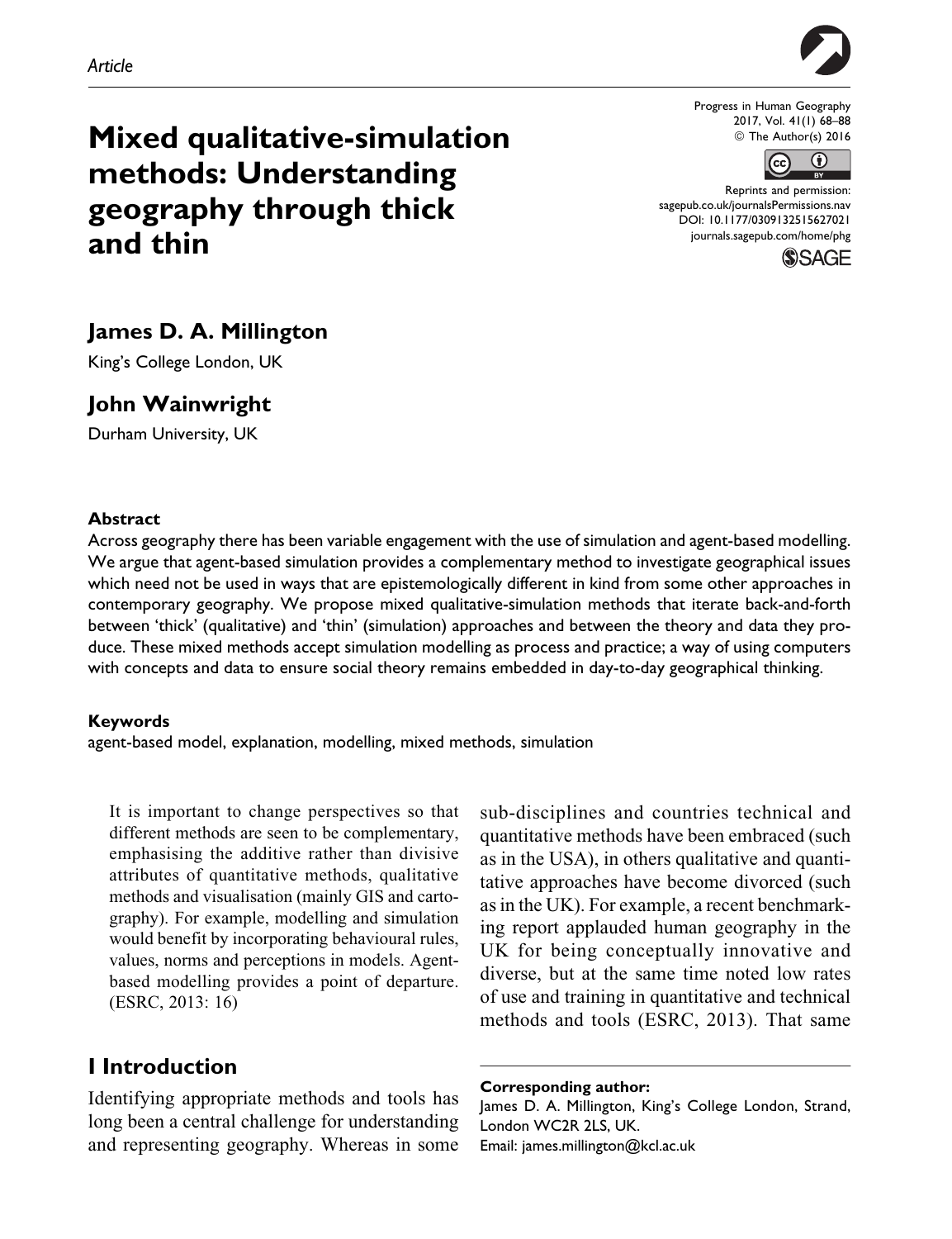report went on to argue that to counter a growing methodological divide between human and physical geography, the additive attributes of multiple methods (qualitative, quantitative, visualization) should be emphasized so that they are seen as complementary, including the use of modelling and simulation (see quote above). The potential value of these newer approaches may not be immediately apparent for those whose initial encounters have been couched in terms of technical possibilities or which seem to lack a complementary perspective or epistemology of their own. Consequently, here we examine how one approach in geography that uses currently available computer-simulation methods can play a number of epistemic roles similar to many epistemic frameworks in common use elsewhere in the discipline. This approach is a form of computer simulation known as agent-based modelling, the tools of which are known as agent-based models (ABM).

It is important to highlight that our concern here is not specifically with 'models' but about representation, understanding and practice in geography. If contemporary forms of modelling and simulation are to be useful (and used) for understanding and representing geography, it is important that we recognize how they can be used in ways that are complementary to existing interpretative, heuristic and dialogic approaches. Looking to the future in the late 1980s, Macmillan (1989: 310) suggested that if a conference on models in geography were to be held in 2007: 'there can be little doubt that the subjects under discussion will be computer models, although the adjective will be regarded as superfluous'. Here, in the future, part of our argument is that far from being superfluous, it is important that we distinguish between our theories and conceptual models on the one hand and the tools used to implement, investigate and explore them on the other. For example, in computer-simulation modelling, a conceptualization of some target phenomenon (i.e. a conceptual model) is specified in code (i.e. as a formal model) that can be iteratively executed by a computer (i.e. simulated) to produce output that can be examined to understand the logical consequences of the conceptualization. Although conceptual model (generated in our minds) and formal model (computer code) might be conflated as 'computer model', their distinction is key for identifying roles computer-simulation modelling can play in understanding (at least some) geographical questions. Distinguishing conceptual and formal models in this way highlights the important distinction between simulations in the computer and what modellers learn through the process and practice of modelling. Understanding comes from elucidating the fundamental qualitative features of the target phenomena, identifying which computer outputs are artefacts of the simulation and which are a trustworthy representation, thereby enabling creation, development and evaluation of theory, identification of new data needs and improvements in understanding as the practice of modelling proceeds.

We argue here that agent-based simulation provides a complementary method to investigate geographical issues but which need not be used and understood in ways that are epistemologically different in kind from some other approaches in contemporary geography. However, a review of the literature shows that in geography (as defined by ISI Web of Knowledge Journal Citation Reports) papers discussing agent-based simulation approaches are concentrated in a few technically-orientated and North American journals (Figure 1), with more than 50 per cent of papers in only three journals (International Journal of Geographical Information Science, Computers Environment and Urban Systems, and Annals of the Association of American Geographers). To consider how and why simulation might become more widely used across (human<sup>1</sup>) geography, we discuss its heuristic and dialogic attributes and suggest greatest additive benefits will come from mixed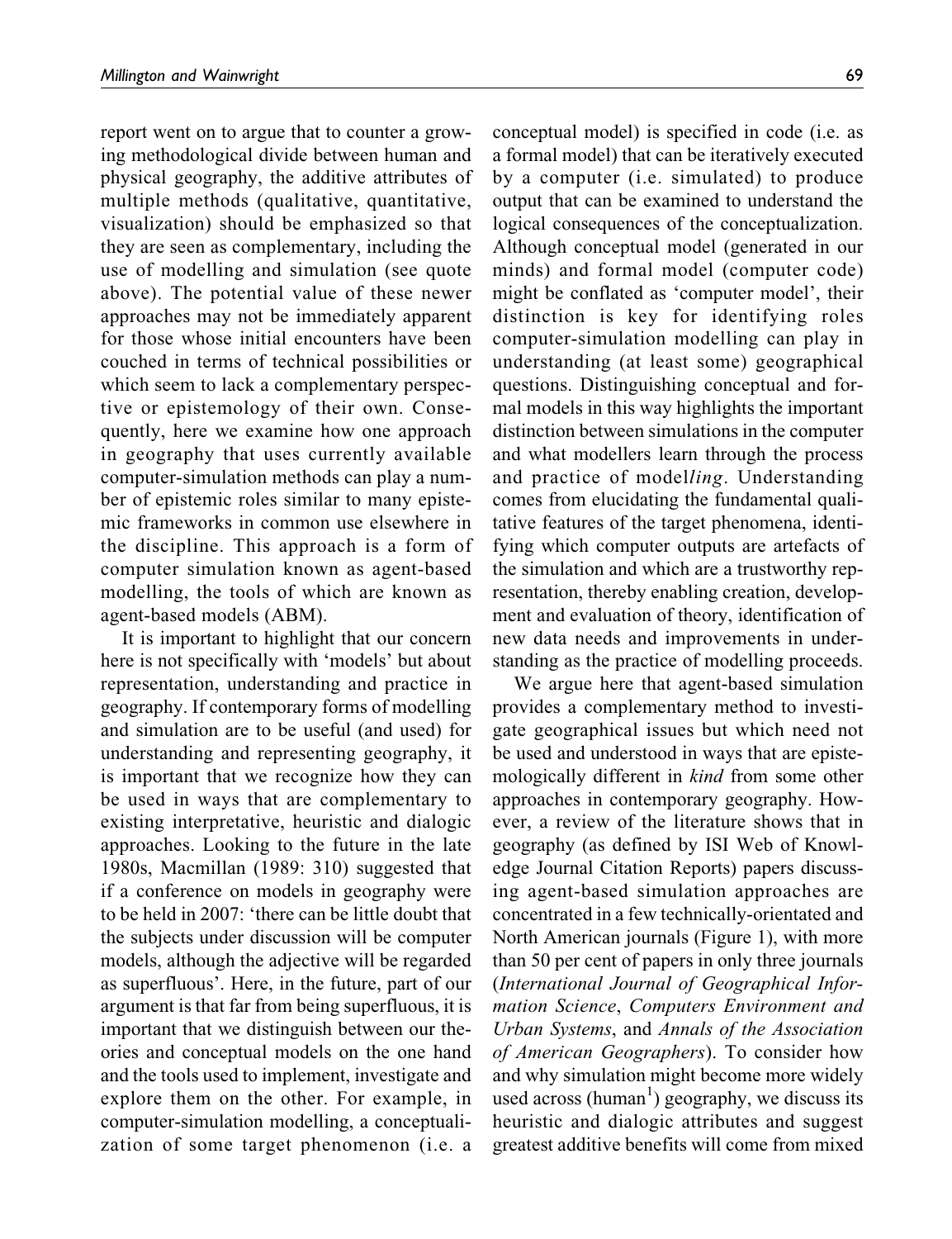

Figure 1. Frequency of papers on agent-based modelling in geography journals. Papers are concentrated in few technically-oriented and North American journals, with many journals having no papers using ABM (shown in the box). Results are from the following search term when searching 'Topic' on the ISI Web of Knowledge Journal Citation Reports (2013 Social Science Edition) subject category Geography: 'agent based' AND model\* (on 13 December 2014).

methods that combine both qualitative and simulation approaches.

# II Representations of geography

Agent-based simulation is one computersimulation framework some geographers have used to explore the intermediate complexity of the world (Bithell et al., 2008). The agent-based framework can flexibly represent (our conceptual models of) multiple, discrete, multifaceted, heterogeneous actors (human or otherwise) and their relationships and interactions between one another and their environment, through time and space. At their most basic, an agent in this simulation framework is an individuated object with unique defined attributes (e.g. location, age, wealth, political leaning, aspirations for children) capable of executing context-dependent functions that may

change the attributes of themselves and others (e.g. move house or not depending on whether you like your current neighbourhood, chop down a tree or not depending on whether you need fuelwood, get married or stay single depending on your preference or social circumstances). Thus, the properties of these simulation frameworks permit us to represent the world as being constituted by autonomous individuated objects with causal powers that may (or may not) be activated depending on the particular circumstances of the object. In this way, these objects, known as 'agents', can be thought of providing a means to represent our abstracted understandings of human agency. The combination of an agent-based conceptual model and the computer code used to specify that conceptual model for simulation is frequently known as an agent-based model (ABM).

There is not space here, and neither is it our desire, to provide a thorough review of the literature on ABM (several reviews of which already exist and to which we refer below). However, it is useful to consider how the potential representational flexibility of ABMs is often highlighted by invoking a typology that characterizes them across a spectrum from highly simplified, data-independent and place-neutral to intricate, data-dependent and place-specific (e.g. O'Sullivan, 2008; Gilbert, 2008). Models at the simple end of the spectrum are usually not intended to represent any specific empirical target but instead are used to demonstrate or explore some essential or ideal properties of it (Gilbert, 2008). The roots of this approach using agent-based simulation are in the exploration of complexity theory, emergence and complex adaptive systems (Holland, 1995; Miller and Page, 2009). A prime example that many geographers may be familiar with is Thomas Schelling's model of segregation (Schelling, 1969). Although originally a conceptual model implemented on a draughts board using black and white draughts, the conceptual model can be readily implemented in computer code as a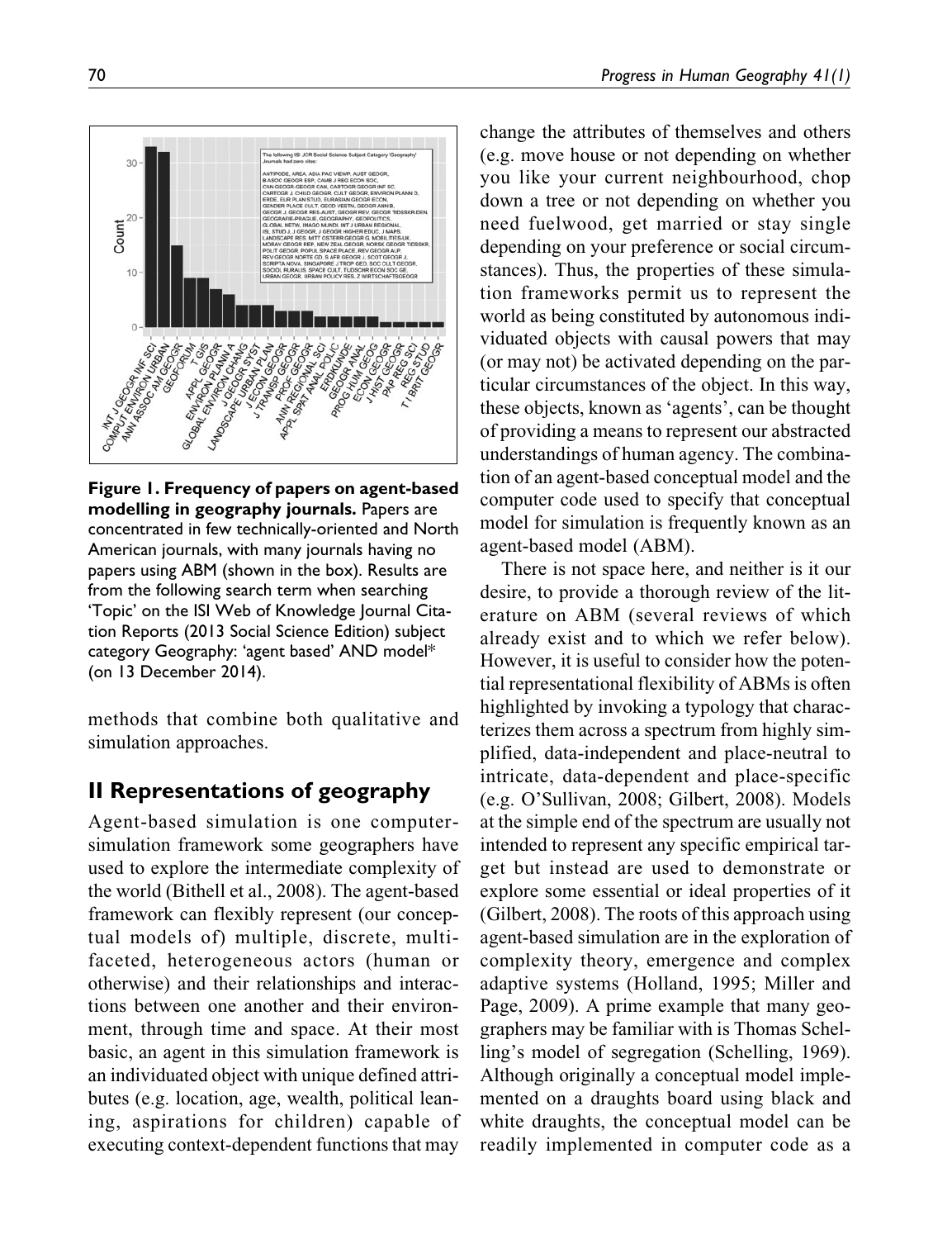formal model for fast iteration with many variations in rules and assumptions (e.g. Grauwin et al., 2012; Portugali et al., 1997).

Schelling wanted to examine how and why racial segregation in US cities might occur as the result of individuals' preferences for living in neighbourhoods with a given proportion of people of the same racial identity. With a highly simplified model he began to understand how races might become extremely segregated if agents' tolerances are biased only slightly towards their own racial identity and even if the population as a whole prefers some level of racial diversity in their local neighbourhood. Disregarding many potential influences on where people might want or are able to live (e.g. wealth, class, aspiration, mobility), Schelling's model simply assumed individuals have a sole goal to live in a location with a specified proportion of neighbours of the same race and that individuals keep moving until their desired neighbourhood is realized. In other words, it is an emergent property of the Schelling model that there need not be significant bias in agents' preferences to produce a highly segregated pattern of settlement. This interpretation does not close off other possible interpretations, but does provide the basis for further investigation of the question that would not have occurred without the development of the model.

In contrast, intricate models aim to be more realistic-looking (e.g. simulating specific places) or are developed with instrumental or predictive motivations, but even these intricate models are far from reaching the rich detail of the world. Many examples in geography at this more detailed end of the spectrum include those that represent the interactions of humans with their physical environment (e.g. Deadman et al., 2004; Evans and Kelley, 2008). The aim at this end of the representational spectrum is not necessarily to build on concepts of complexity theory as above, but to use the flexible representation that ABM affords to represent humanenvironment interactions. In one prominent

example, An et al. (2005) explored how interactions of household dynamics and energy demands influence panda habitat in the Woolong Nature Reserve, China, using an ABM that combined remotely sensed satellite data, stated preference survey data about willingness to pay for new energy sources (i.e. switching to electricity from fuelwood), and demographic data about household composition and change. Satellite imagery was used to define the physical environment spatially, stated preference data were used to define household decisions about energy-source choices, and demographic data were used to represent changes in household composition through time. Thus, the ABM represented actors at two organizational levels (individual people and the households they combine to compose), situating these representations, their simulated decisions (e.g. where to search for fuelwood), and (changing) compositions within a spatially explicit representation of a heterogeneous forest landscape (complete with forest-growth model). This representation allowed the authors to identify counter-intuitive effects of individuals' decisions about location of fuelwood collection on panda habitat and enabled understanding of the roles of socioeconomic and demographic factors important for conservation policies.

Examples such as this have led to optimistic views about the possibilities of agent-based simulation for understanding and representing geography. Several reviews and commentaries have examined how ABM may be useful as a framework for integrating geographical understanding, touching on several of the points we make here (e.g. Bithell et al., 2008; Clifford, 2008; O'Sullivan, 2004, 2008; Wainwright, 2008; Wainwright and Millington, 2010). Although the view has been optimistic, adoption has been focused in a few particular areas of geographical study (Figure 1). Despite interest in some quarters (e.g. studies of land-use change), many geographers have been cautious about exploring the use of agent-based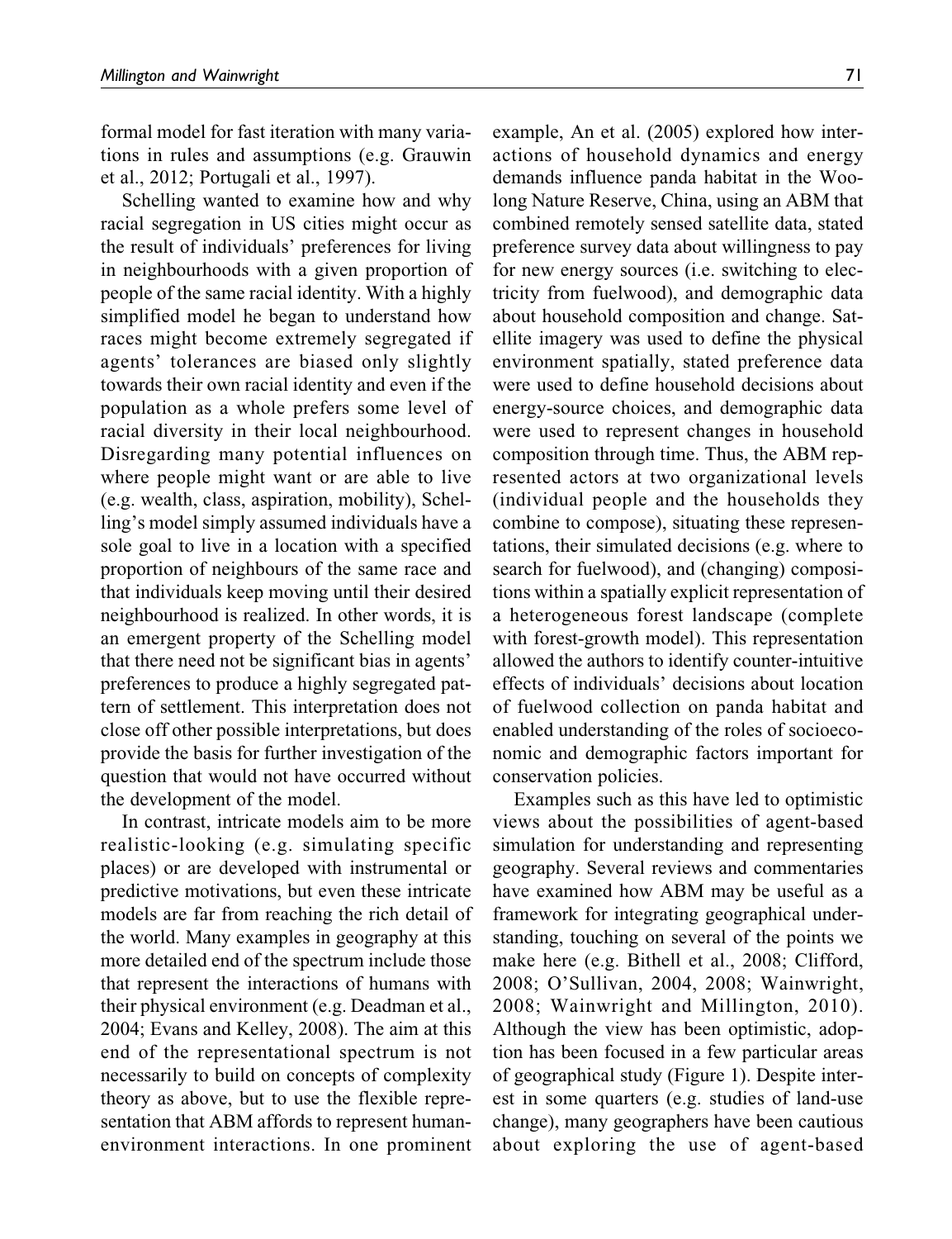simulation for examining more interpretive social, political and cultural questions. These questions include, for example, how people understand their (social) world, how those understandings are constrained by their spatial, social and/or environmental contexts, and how partial understandings may influence social dynamics. The reasons for this reticence are likely numerous; as Waldherr and Wijermans (2013) have found, criticisms of ABM range from models being too simple to being too complex and from suffering insufficient theory to suffering insufficient empirical data (also see Miller and Page, 2009, for possible criticisms of computational approaches). In geography it may also be, on the one hand, because the distinction between simulation and (statistical, empirical) quantitative approaches has not been clearly articulated, but nor, on the other hand, has there been a sufficient counter to criticisms of simulation's simplified representation relative to (interpretive, ethnographic) qualitative approaches. Before moving on to discuss the epistemological complementarities of simulation to qualitative approaches, we address these points.

#### Incomplete representations

The disaggregated representation of ABM described above can be distinct from the aggregating and generalizing tendencies of many statistical or analytical models (Epstein, 1999; Miller and Page, 2009; but contrast this with developments in microsimulation, e.g. Ballas et al., 2007). Statistical models, fitted to data that enumerate measured variables, allow general inferences about populations based on samples. However, these inferences are dependent on what data are, or can be, collected and subsequently the determination of what the measured variables represent. Thus in quantitative approaches, data often determine what models can be investigated and come to dominate the ideas or conceptualizations of how the world is structured (Sayer, 1982). In contrast, because agent-based-simulation frameworks use software objects with multiple attributes and methods they provide an opportunity to shift the focus from quantitative generalization to abstracted concepts. This is not to argue that quantitative data and generalization are not used in ABM (many ABM are strongly data-driven and do use statistical methods to set their initial conditions and parameterize relationships), nor that there are no barriers to representing some conceptual models in the computer. Rather, we wish to emphasize how alternative representations can be produced that start from concepts and not from measurements. Such representations help to negotiate criticisms aimed at proponents of approaches that were advocated during Geography's Quantitative Revolution (e.g. Harvey, 1972) and share more in common with ideas that emerged from complexity theory (Holland, 1995). For example, agent-based simulation enables a move beyond considering only quantitative differences between actors with identical goals (e.g. perfect economic rationality) to representing qualitative behavioural differences between actors, not only in terms of goals (e.g. social justice or environmental sustainability) but also in terms of the need to balance multiple goals. Actors with qualitatively 'imperfect' behaviour that accounts for individual fallibility (e.g. destructive or error-prone), variation in perspectives (e.g. 'satisficing' rather than optimizing; Simon, 1957) and numerous other socially mediated behaviours (e.g. cooperative, altruistic, imitative) can be represented (e.g. see Macy and Willer, 2002). Agents need not necessarily correspond to individual humans and within the same simulation the behaviours and interactions between collectives such as families, households, firms or other institutions can be represented (e.g. as used by An et al., 2005).

To continue to build on Sayer (1992), ABMs are abstract in the sense that they are 'distinct from generalizations'; they can be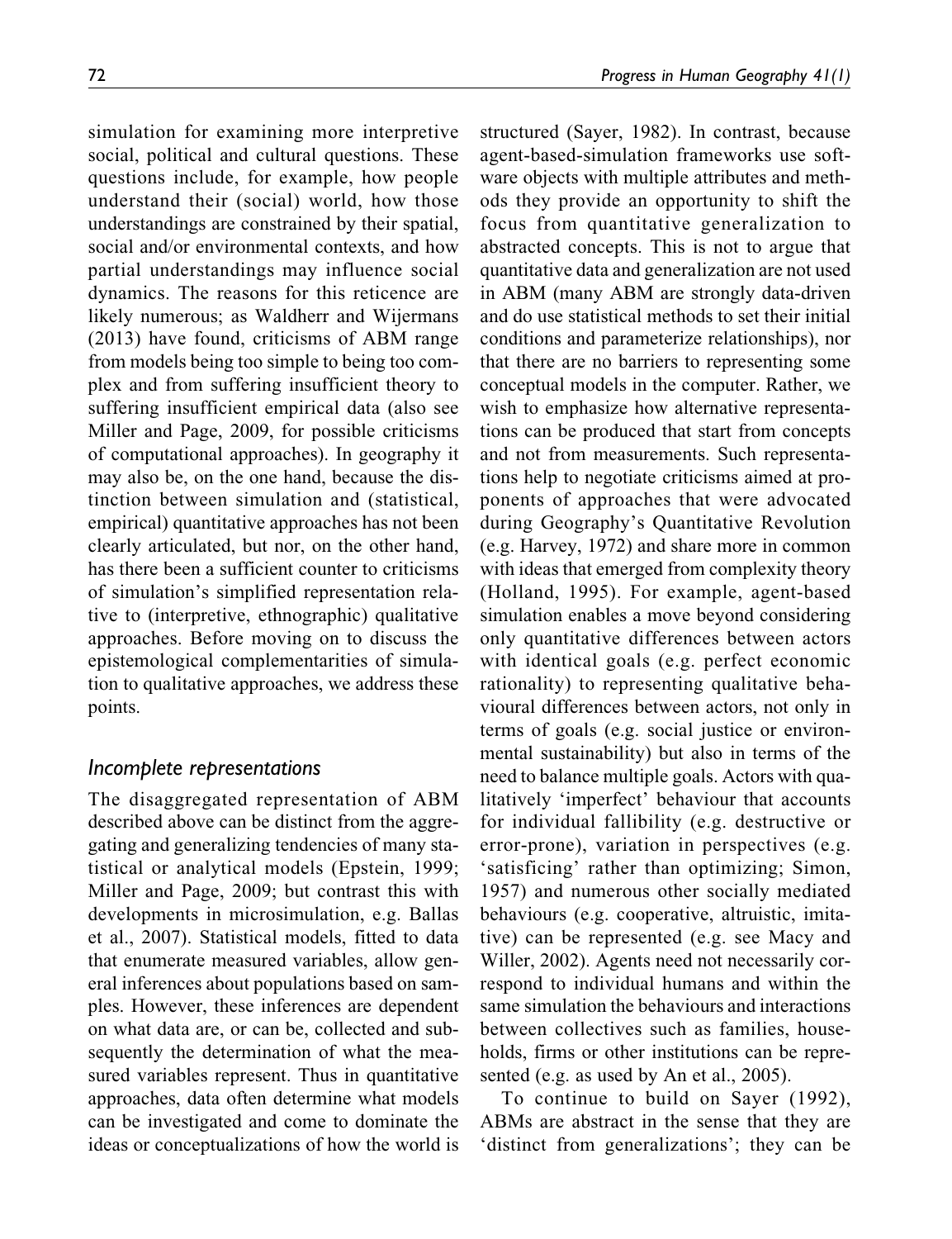representations of autonomous individuated objects with causal power. Now, it is clear that simulation modellers' abstractions in this sense (whether ABM or otherwise) are 'thinner' than many other qualitative approaches (e.g. ethnographic) in geography that often aim to produce 'thicker', richer descriptions of empirical events and relationships. Simulation models are simplified and incomplete representations of the world, and are thin in the sense that the characteristics and attributes of their abstracted objects do not account for all possible corresponding characteristics and attributes in the real world, nor all possible interactions, reactions and changes. $<sup>2</sup>$  ABM lack much of the</sup> detail that makes understanding their targets so difficult in the real (social) world through more traditional qualitative, interpretive approaches. But the difference in detail and completeness between ABM and representations that an intensive qualitative study might produce is in degree rather than in kind; epistemologically modellers' abstractions can still be useful because simulated representation of interactions between abstracted objects can produce their own contextual circumstances. For example, in Schelling's model the movement of agents changes the racial composition of other agents' neighbourhoods (possibly causing them to move), and in the Chinese humanenvironment model agents modify the environment spatially with subsequent effects on other agents (e.g. they have to walk further to harvest firewood). From a realist perspective (Sayer, 1992), such abstractions are vital for scientific understanding and useful for improving understanding about objects and their relations (i.e. structures) which, when activated as mechanisms in particular circumstances, produce observable events. Thus in this realist sense, abstractions implemented in an agent-based simulation can be useful to explore the implications of (social) structures for when and where events will occur, which events are necessary consequences of the structures of objects

or their relationships, and which events are contingent on circumstances (as discussed in an example below). As long as the model can be defended as a representation of the real world of social interaction, this approach allows 'thicker' understandings about the emergence or production of behaviours and patterns from simulated individuated objects and their relationships that are not different in kind from the way ethnographic thick descriptions of many individual behaviours promotes understanding of culture through written representation of a conceptual model.

Some uses of ABM do make it difficult to see how these thicker understandings might emerge. For example, recently Epstein (2013) has produced a series of models based on the Rescorla-Wagner model of conditioning (associative learning). His simple 'Agent\_Zero' can apparently produce a set of behaviours interpreted as corresponding to retaliatory behaviours in conflict, capital flight in economic crises or even the role of social media in the Arab Spring of 2011. Although Epstein presents these examples as 'parables' or 'fables' rather than as strict explanations, the argument that all these examples can be explained through basic Pavlovian conditioning does seem to close off further, thicker explanation. We would argue that, although thin, Schelling's model offers better opportunities for thicker understanding to later emerge; while it will never be an accurate representation of real world urban segregation, it does show what sorts of local interactions and behaviours are needed to explain the more general pattern, and from which more contextual understanding can come. By making clear abstractions to represent specific social structures Schelling's model enables us to begin to learn more about the necessities and contingencies of a particular phenomenon in question which in turn can lead to thicker explanation. The abstractions in Epstein's Agent\_Zero are more ambiguous; the model's representation of individual but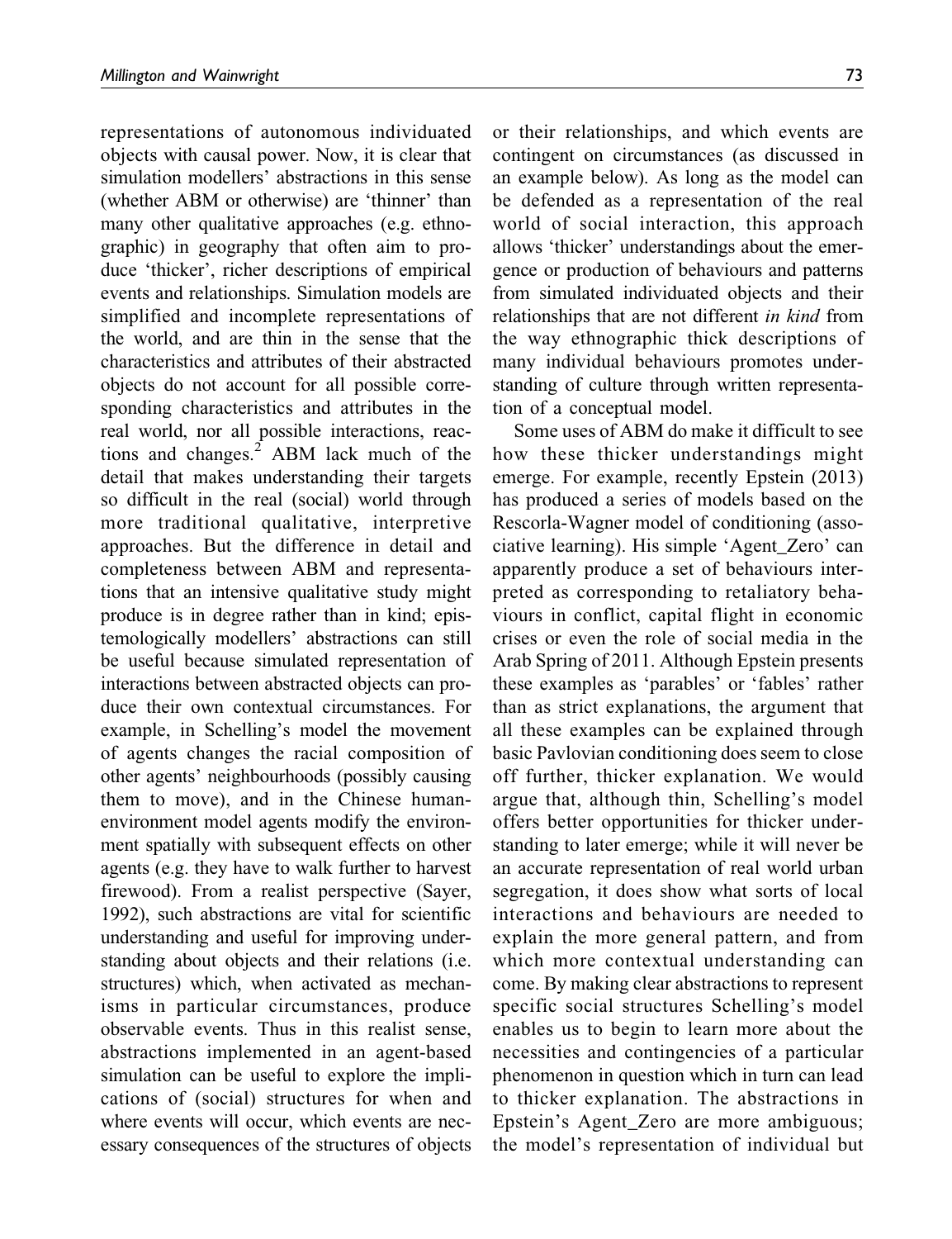universal psychology seems to make thicker understanding difficult because it poorly differentiates what is socially important.<sup>3</sup>

To those negotiating the difficulties of understanding empirical social and cultural phenomena this line may be too thin to tread, and all ABM may seem too abstract (in the sense of 'removed from reality') and uncoupled from substantive experience of the world to be relevant. Those preferring 'concrete', empirical approaches that deliberately explore the importance and meaning of contextual details may see little value in simulation approaches that require clear abstractions. We do not mean to criticize such a preference, but to argue that, preferences aside, any aversion to simulation should not be because the representation it provides is fundamentally different from representations based on empirical observations of activities (it is not). For example, some have argued that the incompleteness of the representations that simulation models offer will never allow us to distinguish contingent consequences (whether events in time or spatial patterns) from necessary ones:

As for computer simulations, they are impoverished models of reality, several orders of magnitude less complex than reality itself (Clifford, 2008; Parker, 2008). Since contingency is about changes in tiny little details, and since simulations leave most of the world outside their compass, one cannot tell apart a contingent eventuation from a necessary one from simulating history alone. More technically, and following Pollock's logic of defeasible reasoning (Pollock, 2008), any verdict of any computer simulation can always be undermined with the undercutting defeater that what it left outside would have been crucial in the respective chains of causation, and hence, in its final output. (Simandan, 2010: 394)

This passage highlights, we think, misconceptions about what simulation modelling is for and what it can ultimately achieve. Modellers are usually well-aware that their creations are incomplete representations of the world. For example, the issue of 'model closure' – the

need to place boundaries on real-world 'open' systems so that they can be conceptually 'closed' for analysis – has been well discussed in geography (e.g. Brown, 2004, Lane, 2001). Simandan's (2010) argument (via Pollock) is ultimately (epistemologically) correct and simulations can always be undercut by criticisms of being incomplete representations. However, as the passage above implies, taking the logic of defeasible reasoning to its (logical) extreme, so can any other way of representing observed events. The ultimate basis of this argument can also be linked to Gödel's theorem, which states that formal (mathematical/logical) systems are inherently undecidable within their own terms (Gödel, 1962 [1931]). In other words, it is not possible to use a system of logic to demonstrate that all logical components of that system are true or false (even if some of them may be). Tarski extended this idea into a general theory of truth (Hodges, 2013). Thus, other interpretative and qualitative approaches to representing geography may provide thick, rich descriptions of the world, but even the most detailed may have left out something important for understanding events (or for creating meaning).

The recognition of (all) models as being incomplete leads to the identification of models as being more or less useful (Box, 1979) or reliable (Winsberg, 2010) for understanding the world. Whether a model is useful or reliable depends on how it is constructed and used. Although quantitative generalization is not necessary, (agent-based) simulation does demand some kind of logical symbolization to convert information or natural language models (including conceptual models) into a formal model encoded in a computer programming language (which is subsequently executed to provide an inference; Edmonds, 2001). The choices made about how this is done, about what concepts, entities or relationships are represented, how they are coded, analysed and interpreted – and together which constitute the practice of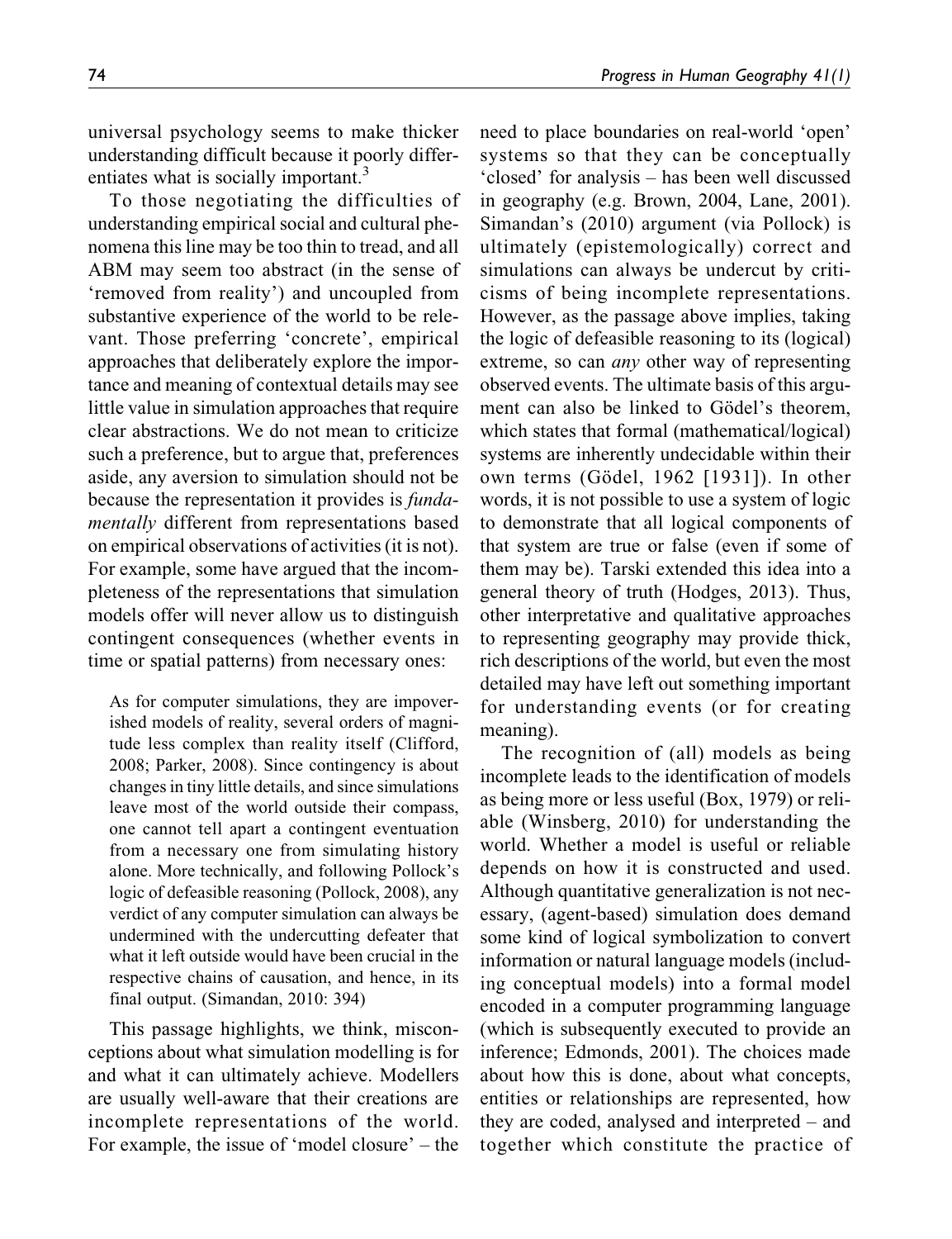modelling – must of course be argued and justified. Use of agent-based simulation to date has generally emphasized the representation of individual actors and their interaction (a legacy of roots in complexity theory), but examples of representing collectives do exist (as discussed below) and an emphasis on agent-interaction is not needed (although the importance of interactions is sometimes taken as an indicator that an agent-based approach is valuable; O'Sullivan et al., 2012).

There are numerous examples of modellers trying to make transparent the potential black box of their simulated computer representations and how they were produced (e.g. Grimm et al., 2006, 2010; Müller et al., 2014; Schmolke et al., 2010), despite the tendency for publication practice to hide these steps in the final article.<sup>4</sup> Furthermore, transparency to enable evaluation of conceptual models and their implied consequences is important beyond computer simulation; qualitative research frameworks (such as grounded theory) require that theory, data, and the research process linking one to the other be clearly reported to allow appropriate evaluation of findings (Bailey et al., 1999). Despite differences in detail and approach – differences in the thickness of representation – we see no fundamental reason to more or less trust geographical representations based on interpretive understandings written in ordinary language than conceptual models written in computer code and executed to explore their potential implications (as in simulation). All models are incomplete, and although simulation models themselves may be thinner (fewer details, less context) than other approaches, there are deeper epistemological benefits for geographers, as we now discuss.

# III Understanding geography through agent-based modelling

As highlighted above, original uses of agentbased simulation were rooted in complexity theory and concepts such as emergence, thresholds and feedbacks (Holland, 1995; Miller and Page; 2009; Portugali, 2006). After Schelling's early (pre-complexity) model of racial segregation – showing how thresholds in preferences of individual agents can produce 'emergent' patterns at a higher level – later work more rigorously examined complex systems dynamics using ABM. Epstein and Axtell's 'sugarscape', presented in a book entitled Growing Artificial Societies (Epstein and Axtell, 1996), provides possibly the archetypal example of the computational exploration of how simple rules of interaction between individuated agents can produce emergent patterns and behaviour at higher levels of organization. Epstein has coined the term 'generative' to describe the use of simulation models that represent interactions between individual objects (agents) to generate emergent patterns, thereby explaining those patterns from the bottom up (Epstein, 1999). Taking this further, a proposed Generative Social Science (Epstein, 2006) uses generative simulation to attempt to understand the mechanisms that produce emergent social patterns. The bottom-up approach, espousing use of ABM to explore concepts in complexity and essential system properties, is a perspective that may not chime well with many human geographers whose interest is in the importance of social structures and phenomena for understanding the world (O'Sullivan, 2004). But while the roots of ABM are in complexity theory and the desire to explain from the bottomup, and although there are still epistemological benefits for using ABM in this generative mode, future use of ABM for understanding in human geography need not be framed that way.

The various epistemological roles of ABMs and the practice of their development and use (i.e. agent-based modelling) have been discussed elsewhere by authors in numerous disciplines. Many reasons have been suggested for carrying out simulation modelling (e.g. Epstein, 2008; Van der Leeuw, 2004). The epistemological roles of agent-based models and modelling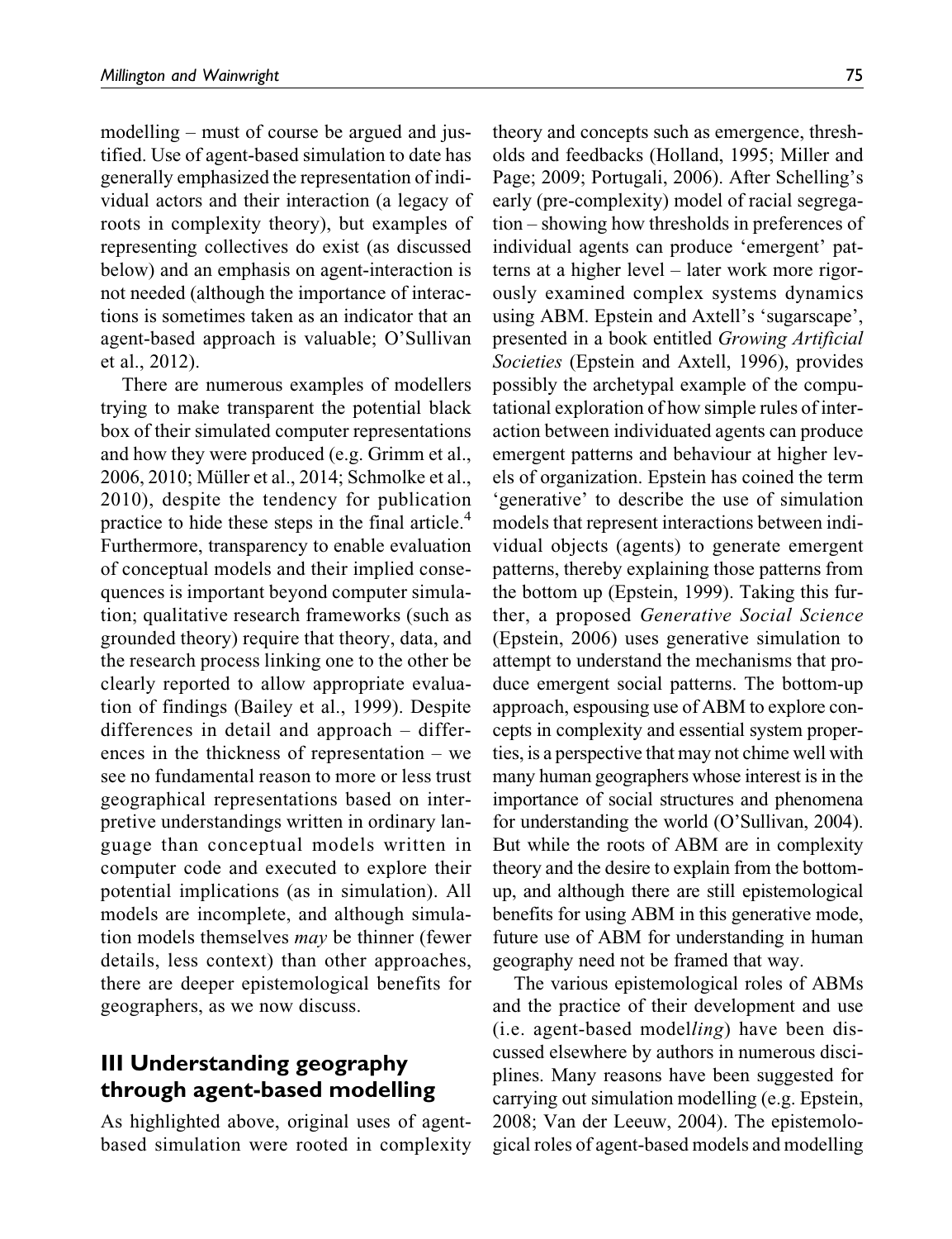we wish to emphasize here can be broadly defined as heuristic and dialogic and echo previous suggestions (O'Sullivan, 2004). Agentbased modelling is heuristic in that it provides a means to better understand the world via abstraction, not make predictions about it via (statistical) generalization. Agent-based modelling can be dialogic in that it can be used to open up debate about how the world should or could be, not simply describing and understanding its current state. Ultimately, the value of these ways of using ABM may only be properly realized by mixing the advantages of simulation with other approaches in geography in new mixed methods, but before addressing that point we outline our view of the heuristic and dialogic roles in geography.

### 1 Heuristic roles

The first heuristic use of ABM as a tool to think with builds on the generative approach outlined above to assist the identification of (social) structures and interactions that generate observed patterns and changes. In the 'generative mode' of using ABM, multiple alternative premises (theories, hypotheses) can be represented by *multiple* different model implementations which are then examined to investigate what structures, powers or relationships are necessary to produce observed empirical patterns or events. However, rather than being content with the idea that all we need do to explain social phenomena is represent the interactions of individuals, ABM could be used in geography to move beyond the individualist perspective and evaluate the importance of structure versus agency in social phenomena. The recursive nature of social phenomena (Giddens, 1984), in which individuals' agency and social structures reciprocally reproduce one another, is a topic that agent-based simulation models are particularly well suited for investigating. Over a decade ago O'Sullivan and Haklay (2000) highlighted that an individualist bias already existed in the use of ABMs, in part stemming from ideas of complexity and the goal of generating emergent patterns from the bottom-up, using simple rules of agent interactions. Despite early calls to avoid an infatuation for emergence (e.g. Halpin, 1999) and the more metaphorical elements of complexity theory (Thrift, 1999), since the turn of the 21st century the bottomup approach has prevailed in agent-based simulation. Although the one-way, bottom-up approach provides a useful means to understand how patterns are generated, it need not be the only means to understand complex processes. Two-way approaches that examine the recursive interactions of individuated objects and the structures and patterns they produce should be equally fruitful. Research beyond geography has already pursued this recursive approach to use ABMs for investigating behavioural norms (e.g. Hollander and Wu, 2011) and deviations from them (e.g. Agar, 2003). Much of this research is being conducted by researchers in computer science and artificial intelligence, detached from social theory and understandings of how individuals reproduce, for example, institutions or cultural groupings. There is scope here for geographers to contribute, not only by way of their perspectives on the functioning of society but also by way of the importance of space on the duality of structure (and agency).

More recently, DeLanda (2002, 2006, 2011) has developed a realist perspective on simulation based on the philosophy of Gilles Deleuze that may help to move beyond the bottom-up bias and provide a means of using ABM in 'thicker' ways. DeLanda argues that a Deleuzian assemblage approach can be used to interpret the ways its elements interact differently in different contexts. Context-dependent behaviour of agents in an ABM allows a representation of how elements of an assemblage might behave differently in different settings, thereby overcoming issues of linear causality and micro- or macro-reductionism that are inherent in essentialist interpretations of realism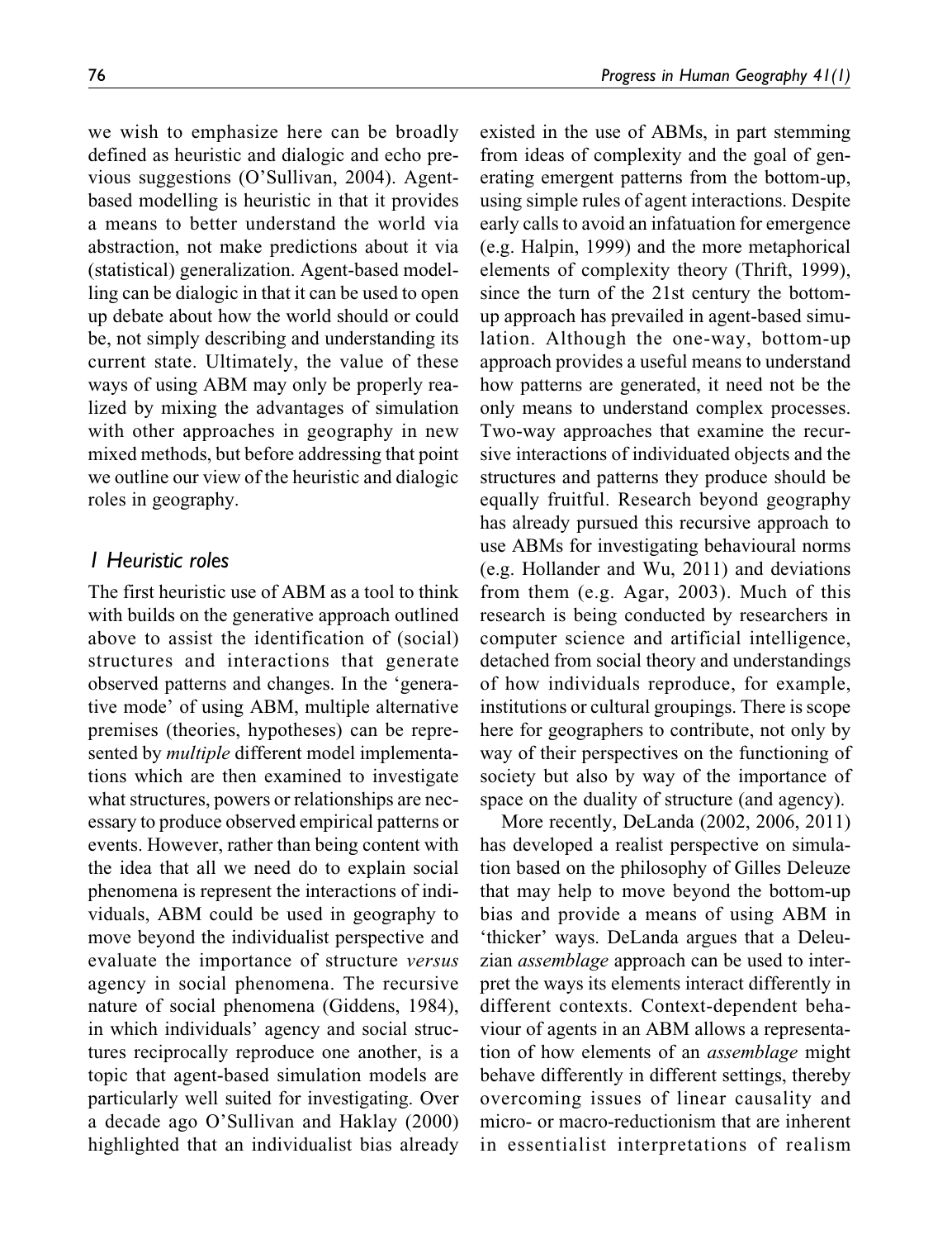(DeLanda, 2006). For example, consider the well-known ABM study of Long House Valley in Arizona (Axtell et al., 2002) which used multiple simulations of households, environment and food supplies to better understand the population growth and collapse of the Kayenta Anasazi. The multiple simulations could be considered as bounded (territorialized) assemblages of contingencies that may have occurred in 15th-century Arizona. Comparing these possible assemblages with archaeological assemblages (in both senses) provides us with a means of interpreting possible and necessary conditions for the development and collapse of settlement here. From these perspectives, we might consider ABMs as not so much hyperreal (sensu Baudrillard, 1983) in which simulation is used to replace lived experience, but hyporeal, where the generative approach of ABM is used to emphasize the underpinning mechanisms of explanation. Those underpinning mechanisms highlight the importance of contingency in the emergence of specific forms of assemblage, not individuals (DeLanda, 2006). Furthermore, the concept of assemblage can be used to understand the overall practice of modelling. As discussed above, the decisions of what to put into and leave out of a model can be highly individual (e.g. Cross and Moscardini, 1985, suggest modelling is as much an art as a science) and different styles of programming can be very personal (e.g. Turkle, 1984), even if they produce similar end results. The outputs of simulation can be considered the artefacts of the assemblage – some specifically sought, others selected from a much larger collection – used to build narratives that work towards explanation.

A second heuristic use of computational approaches like agent-based simulation (beyond 'generative') is in what we might term the 'consequential' mode: the ability to explore the multiple possible outcomes implied by the premises of a single conceptual model. The disaggregated representation and potential use of conditional statements and rules that operate in

dynamic contexts during a simulation means that ABMs allow the investigation of what will always happen, what may possibly happen, and what will likely never happen in different conditions. For instance, Millington et al. (2014) took a generative approach to examine the importance of geography for access to the state school system in the UK. The ABM represents 'school' and 'parent' agents, with parents' aspiration to send their child to the best school (as defined by examination results) represented as the primary motivation of parent agents. The location and movement of parent agents within the modelled environment is also constrained by their level of aspiration.<sup>5</sup> Using the model, Millington et al. (2014) found that although constraints on parental mobility always produced the same general pattern of performance across all schools (i.e. a necessary outcome), the performance of an individual school varied between simulations depending on initial conditions (i.e. a contingent outcome). These types of analyses are possible because ABMs provide the means to 'replay the tape' of the simulated system multiple times, enabling the production of a probabilistic or general account of systems behaviours and tendencies (O'Sullivan et al., 2012). Multiple simulations provide the means to assess the frequency of the conditions that arise and which lead to certain events (e.g. the frequencies of contexts in which agents make their decisions).

However, such statistical (nomothetic) portraits of system-level generalizations merely touch the surface of the dynamics represented by agent-based approaches. The disaggregated representational framework of ABMs adds further value for understanding by allowing idiographic descriptions and, importantly, explanations (via interpretation) of sequences of simulated events and interactions. Hence, ABMs could be considered as being fundamentally event-driven (e.g. Weiss, 2013); heterogeneous interactions between potentially unique elements produce context-dependent and unique events that change the state of the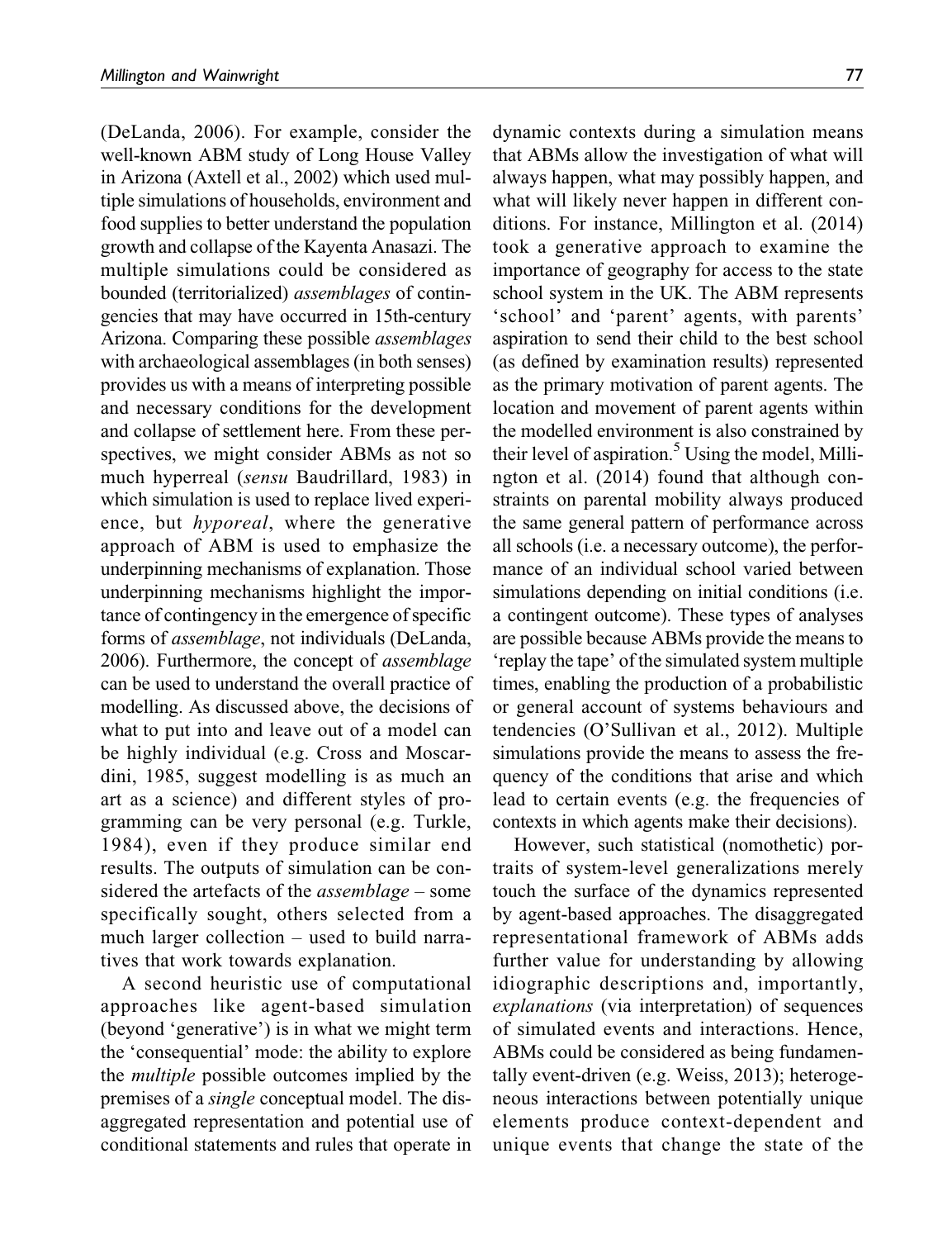simulated world, setting the context for other interactions (events) in time and space. From this idiographic perspective, the examination of recorded events from multiple simulations allows an exploration of the combinations of necessary and contingent interactions that produce patterns (see Millington et al., 2012). It is not only the search for when simulated events produce patterns observed in the real world that should be of interest; identifying when we do not see expected events and patterns can be equally enlightening. In the same way as alternative or counter-factual historical analysis may shed light on the reasons for what actually happened (e.g. what if Nazi Germany had won the Second World War?; Warf, 2002), ABMs can be useful for identifying what is plausible and realistic but unlikely to happen. Looking forward, ABM could be better used for exploring social structures and relations and how they might change in future. For example, in the reflections and conclusions of their edited volume on Agent-Based Models of Geographical Systems, Heppenstall et al. (2012: 744) argue that agent-based simulation models can address pieces of many contemporary 'grand challenges' faced globally (e.g. aging and demography, urbanization and migration, climate change, poverty security and conflict, etc.) by focusing on behavioural change. These behavioural changes could be abrupt rather than gradual and based on novel ideas, causal powers and social structures not previously seen. The use of techniques that make generalizations of quantitative data (no matter how 'big') about past behaviour or social activity is of little help in this situation, first because the same causal powers and relationships operating in different (future) contexts will produce different outcomes, and second because causal powers and relationships may change in future. In contrast, ABM representing abstractions of human cognition and social relationships could be used to understand better how the context in which they operate leads to alternative consequences.

#### 2 Dialogic roles

Beyond (and allied to) these heuristic benefits, a strength of computer simulation is that the representation of a conceptualization or theory must be logically consistent and that, once coded in a computer language, it is a formal expression of that conceptualization or theory. Whether the process of developing a simulation model is useful or reliable depends on whether the enterprise is sanctioned by the user (whomever that is), in just the same way as the publication of this paper is sanctioned (by the reviewers/editor). It is a challenge for us to order our thoughts into a coherent (we hope!) argument in this paper, but once it is set down in print it is there to be thought about, critiqued, debated and ultimately sanctioned as a worthwhile (or otherwise) contribution to knowledge or understanding. The same is true of computersimulation modelling; once a conceptualization is written down in code, executed in the computer, the data or output produced, interpreted and presented (in print and elsewhere) it is ready to be thought about, critiqued, debated and ultimately sanctioned as a worthwhile (or otherwise) contribution to knowledge or understanding. As with the construction of a model, the choice of what is presented and how it is presented may be highly individual. For example, Turkle (2009) discusses the example of a protein crystallographer who deliberately degrades the outputs of simulations to avoid audiences at conferences from overinterpreting the precision of the results. The contribution to knowledge or understanding is part of the dialogic role of agent-based simulation modelling; 'putting your model where your mouth is' (Bedau, 2009) and presenting your conceptual understanding as a formal model allows others to clearly see your understanding of the structure of the world, investigate its implications (via simulation), discuss and interpret it. This is a useful aspect of critical reflection that modellers can build on to engage with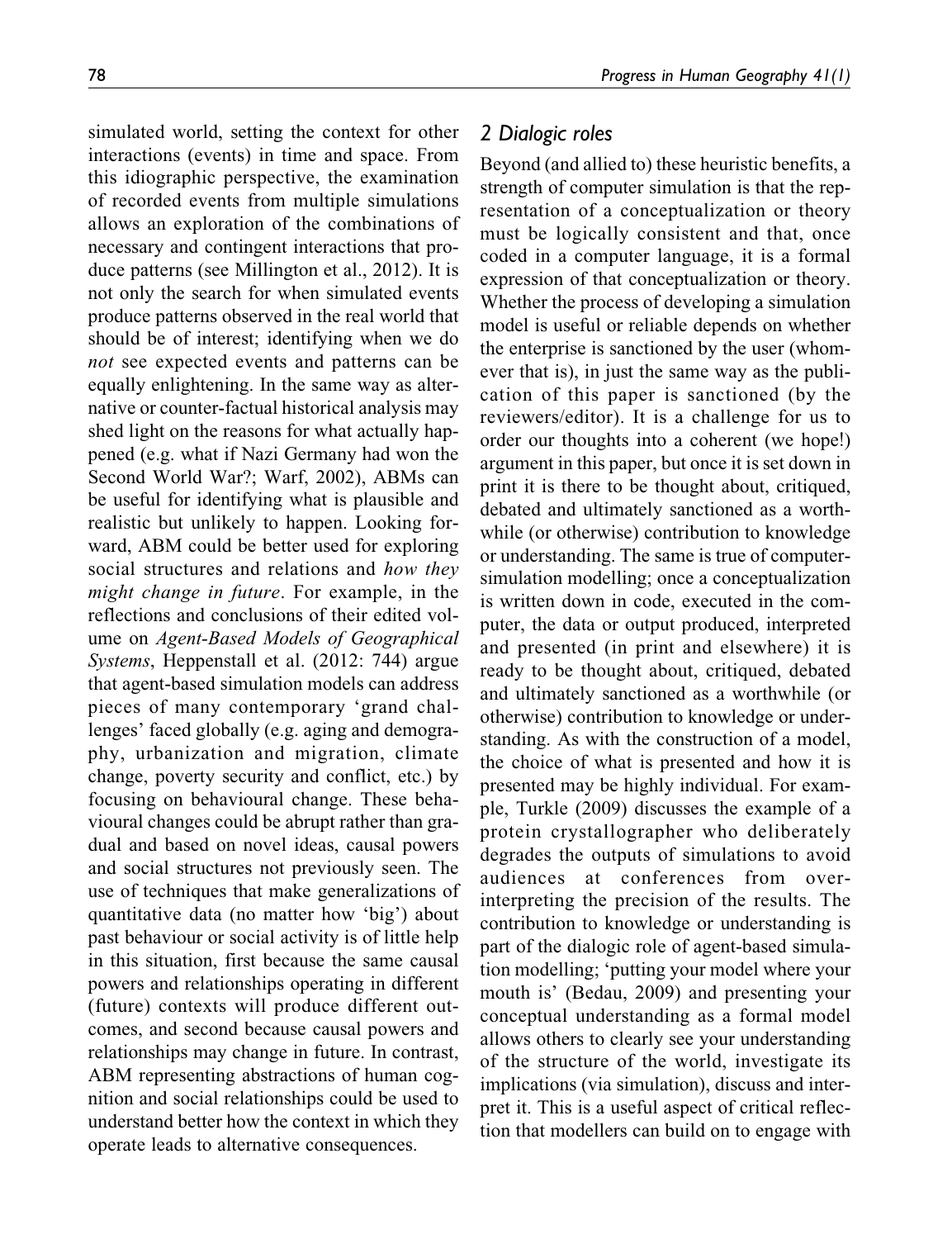non-modellers in participatory forms of modelling.

Accompanying the participatory turn in geography (Chilvers, 2009), modellers have begun to move in this direction to explore environmental knowledge controversies (Landström et al., 2011, Lane et al., 2011; Carabine et al., 2014). Lane et al. (2011) and Landström et al. (2011) showed how knowledge can be created from computer-simulation models and modelling through discussion and constructive argument, examining how different actors perceived physical environmental phenomena in different ways. Their research engaged the local community in Ryedale, UK, to create a research group for the coproduction of knowledge for flood-risk management. Initially the modellers had expected to use an existing hydrological model to explore flood-risk issues. However, early discussion in workshops about the model and its structure revealed that members of the local community were unhappy with the representation of upstream water-storage processes. By confronting the modellers' understanding with their own, participatory research group members negotiated the legitimacy of the modelling and began to contribute to the actual construction of the computational model (via the assumptions it represented). Although this particular modelling example did not use ABM, it demonstrates how presenting geographical understanding and theory in a formal (simulation) model allowed participants to negotiate the creation of new knowledge and open up debate about alternative futures, how they are arrived at and which are preferable. Although promising, the adoption of participatory ABM approaches has been slow (e.g. for land use studies; O'Sullivan et al., 2015), but examples do exist of use for engaging local planners in a continuous dialogue through model development (Zellner, 2008) and to challenge stakeholders' assumptions about planning policies and the impact of regulations (Zellner et al., 2012).

A similar approach utilizing an agent-based perspective is exemplified by the companion modelling approach of the CIRAD research group (Barreteau, 2003). This approach uses high levels of participation by non-modellers in the development and use of ABMs for investigating natural resource management issues. Role-playing games are used to identify appropriate model structures (e.g. Barreteau et al., 2001; Castella et al., 2005); actors in the game correspond to agents represented in the simulation and the rules of the game are translated into the simulation-model code to represent realworld interactions and decision-making. Hence the role-playing game and simulation model are complementary and their development is iterative as stakeholders and modellers learn about (their) actions and interactions. For example, Souchère et al. (2010) used a combined approach to facilitate negotiations on the future management of soil erosion in France. Local farmers, government officials and scientific advisors participated in a combined roleplaying, agent-based simulation to explore the consequences of five scenarios in hypothetical a agricultural watershed, finding that by negotiating and coordinating land-use actions they could reduce environmental degradation. In this manner, agent-based simulation modelling can act as a mediating object between stakeholders, providing an extra channel for interaction which can be administered with agreed procedures, facilitating communication and negotiation of a common understanding of the issues at stake (e.g. Zellner, 2008). For instance, epistemic barriers may exist between agricultural stakeholders because some results of actions are directly observable (like weed-free rows of crops) but others are not (such as decreases in rates of soil and nutrient loss, as Carolan, 2006, discusses). Simulation approaches could assist all parties to understand in this context, breaking down epistemic barriers, by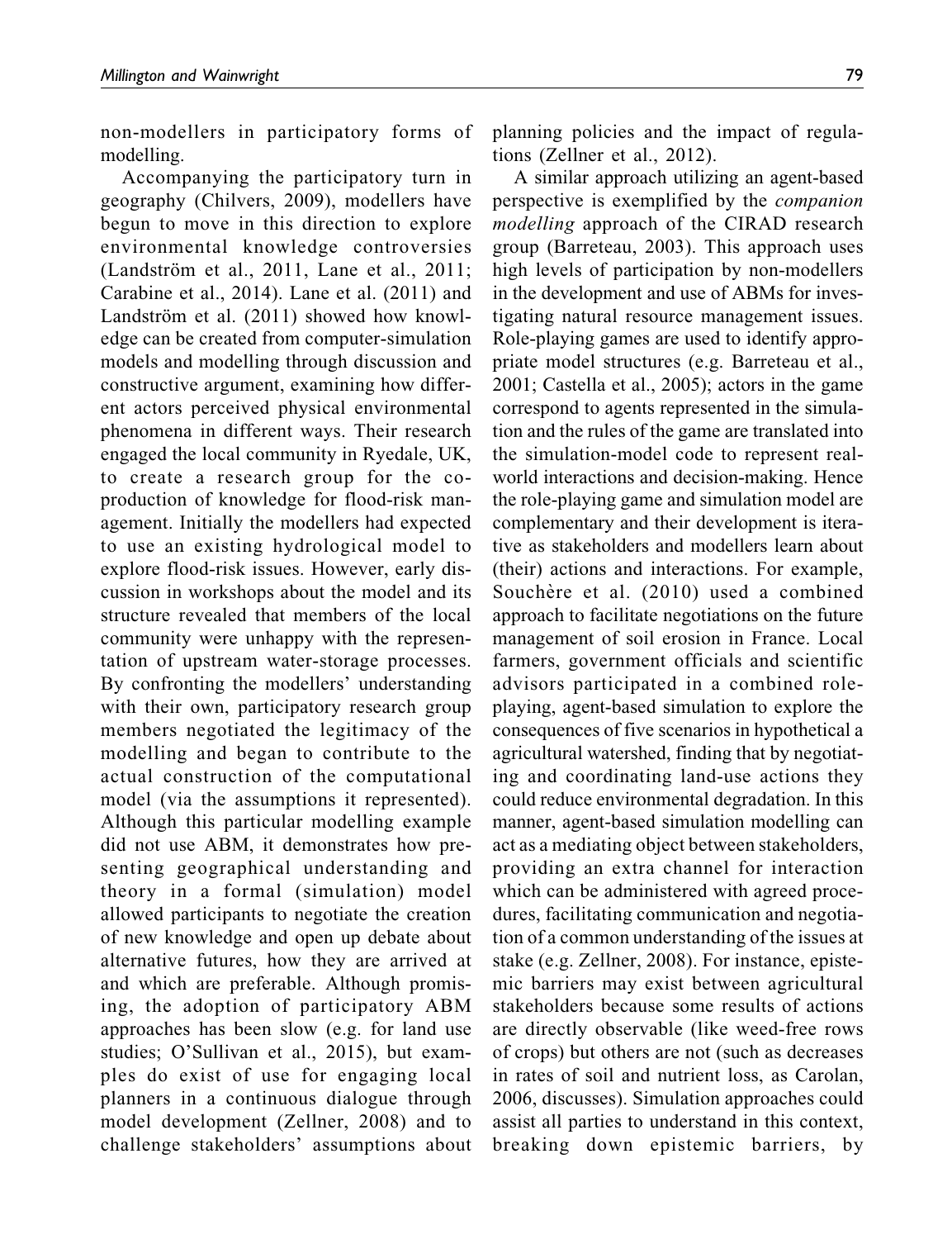providing a common framework that helps to illustrate the likely results of dynamic processes and feedbacks that are not immediately observable on the ground. Of course, use of simulation is not the only means to negotiate understanding between various stakeholders, and if stakeholder participation is not embedded within the practice of model development itself, there may be barriers to identifying what insights simulation can bring (e.g. Millington et al., 2011).

# IV Mixed qualitative-simulation methods

In The Hitchhiker's Guide to the Galaxy (Adams, 1979), the supercomputer Deep Thought computes The Answer to the Ultimate Question of Life, The Universe, and Everything to be 42 – a seemingly meaningless answer produced by a seemingly untrustworthy computer. It turns out that the answer is incomprehensible because those asking the question did not know what they were asking, nor had they done the hard work of trying to find the meaning for themselves. There are parallels here, we feel, for agent-based simulation modelling. Advances in computing have provided flexible ways of representing spatio-temporal variation and change in the world, but this new power should and (does) not mean that we are relieved of work nor that answers will simply present themselves in the piles of numbers produced. The goal is not piles of numbers (let alone a single number!), but improved understanding via multiple facets of the simulation-modelling process (Winsberg, 2010). Although (multiple) general patterns may be predicted by simulation models, accurate point-predictions of specific empirical events produced in complex systems of mind and society are likely impossible (Hayek, 1974).

The Deep Thought allegory highlights that the most important issue when working with computer-simulation tools for understanding geographical systems is not about getting definitive answers, but about asking the right questions. Acknowledging that modellers may not be the right people to identify the right questions is an important driver of the dialogic approach to modelling. But the allegory also highlights the problems of ignoring the process of gaining knowledge through simulation modelling, the practice of working back and forth between theory and data (observations) to update or create theory, identify new data needs and improve understanding. Although modellers have developed ways for themselves to maintain standards in their modelling practice (e.g. through protocols such as ODD; Grimm et al., 2006), ensuring appropriate questions, representations and evaluations of simulation output would benefit from increased collaboration and researchers taking different approaches to understand the world. Furthermore, the epistemological roles of modelling we outlined above will likely only reach full potential for those researchers not directly developing the simulation model if there is engagement throughout the modelling process. Consequently, in the remainder of the paper we suggest how new forms of mixed methods – qualitativesimulation mixed methods that iterate backand-forth between 'thick' (qualitative) and 'thin' (simulation) approaches and between the theory and data they produce or suggest – might enable synergies within geography. Importantly, these mixed methods are based on the notion of simulation modelling as a process  $-$  a way of using computers with concepts and data to ensure social theory remains embedded in the practice of day-to-day geographical thinking.

Across the social sciences generally, previous mixed methods have focused on the use of quantitative and qualitative approaches (Creswell and Plano Clark, 2011). To consider how mixed qualitative-simulation approaches might proceed in geography we first reflect on the five categories of mixed quantitative-qualitative approaches discussed by Greene et al. (1989): triangulation, complementarity, development,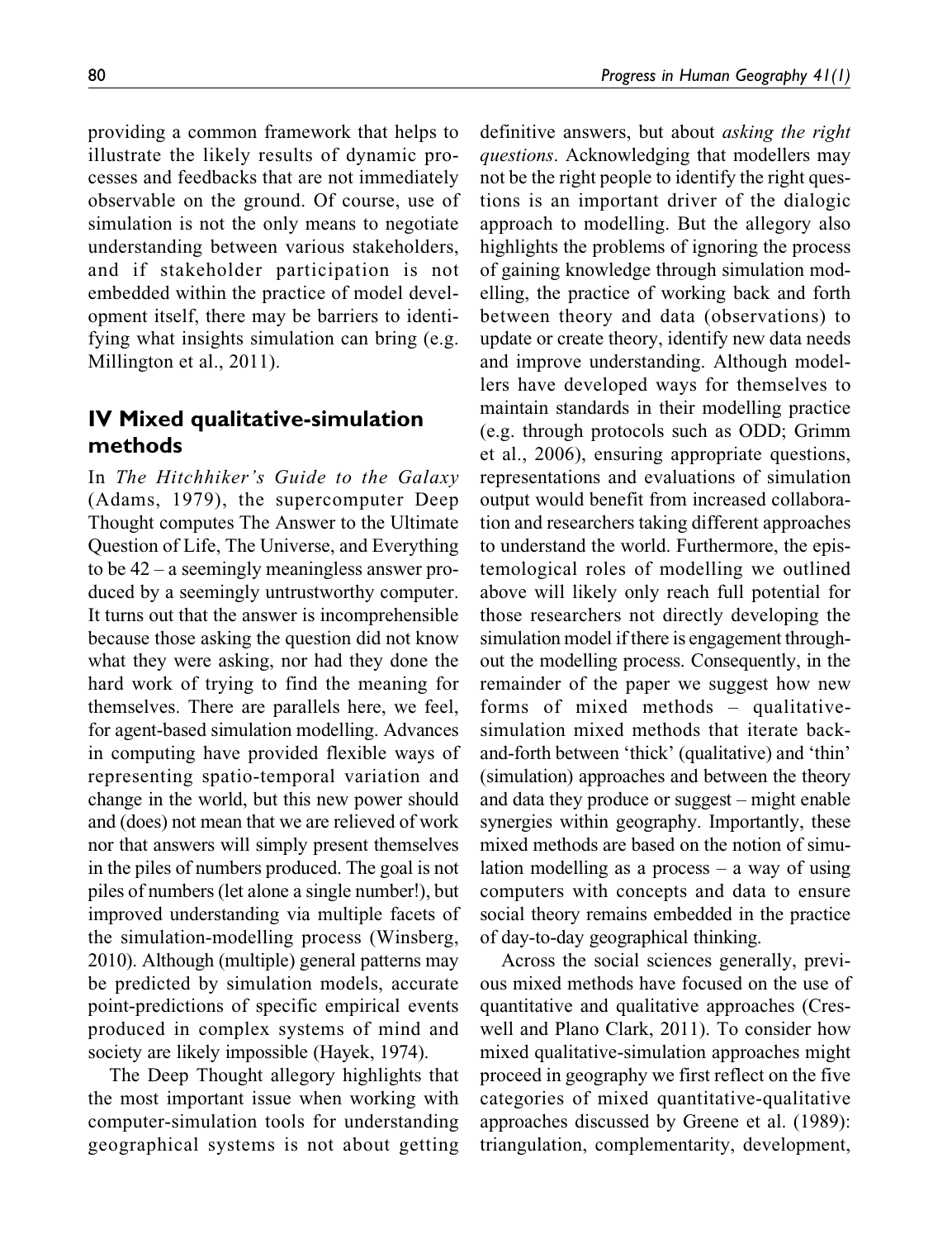| Mixed Qualitative-Quantitative*                                                                                                                                              | Implications for Mixed Qualitative-Simulation                                                                                                                                 |
|------------------------------------------------------------------------------------------------------------------------------------------------------------------------------|-------------------------------------------------------------------------------------------------------------------------------------------------------------------------------|
| Triangulation of results; convergence, corroboration,                                                                                                                        | Triangulation of results; e.g. corroboration of structures                                                                                                                    |
| correspondence between methods.                                                                                                                                              | and relationships to identify likely processes.                                                                                                                               |
| Complementarity of results; elaboration,                                                                                                                                     | Complementarity of results; e.g. common or alternative                                                                                                                        |
| enhancement, illustration, clarification between                                                                                                                             | interpretation of outputs, results and analysis                                                                                                                               |
| methods.                                                                                                                                                                     | between methods.                                                                                                                                                              |
| Development of results and data; inform sampling,                                                                                                                            | Development of results and data; via continued iterative                                                                                                                      |
| implementation, measurement decisions                                                                                                                                        | use of both approaches for theory and                                                                                                                                         |
| between methods.                                                                                                                                                             | understanding.                                                                                                                                                                |
| Initiation of questions; discovery of contradiction,<br>new perspectives, recasting questions.<br>Expansion of inquiry; extend breadth and range<br>using different methods. | Initiation of questions and new research directions; e.g.<br>through unique observations or unexpected results.<br>Expansion of inquiry; e.g. across scales or subject areas. |

Table 1. Comparison of alternative mixed method approaches.

\*From Greene et al. (1989).

initiation and expansion (Table 1). Triangulation through mixed qualitative-simulation research would mean corroboration of appropriately identified structures and relationships and their contingent or necessary consequences. Complementary use of the approaches for analysis would allow, for example, richer (qualitative) or longer (simulation) illustrations of dynamics compared to the other. Development of theory, understanding and data can be achieved through qualitative and simulation approaches by continued iterative use of both, building on the different epistemological roles of ABM outlined above. This development also has the potential to *initiate* questions and new research directions, for example by revealing unexpected results. Finally, expansion of inquiry through mixed qualitative-simulation methods could be achieved by extrapolating methods across scales (simulation) or transferring general understanding to new subject areas (qualitative; but also vice versa). Simulation approaches may emphasize simple questions which provide focus to direct qualitative accounts or analyses (Gomm and Hammersley, 2001), data collection (Cheong et al., 2012) and theory building (Tubaro and Casilli, 2010). In turn, understanding gained from thicker interpretive approaches and analyses should be able

to help simulation modellers to ask the right questions and refine their thinner representations of behaviours, structures and relationships. Both may identify new questions for the other.<sup>6</sup>

Similar iterative approaches between qualitative and simulation methods have recently been proposed in sociology (Tubaro and Casilli, 2010; Chattoe-Brown, 2013). Geography has yet to substantially engage with mixed qualitative-simulation methods, but it has a strong foundation in other forms of mixed methods on which it can draw, both regarding its practice and epistemology (e.g. Phillip, 1998; Elwood, 2010). A primary area of work on which mixed qualitative-simulation methods in geography can build is Qualitative GIS (e.g. Pavlovskaya, 2006; Cope and Elwood, 2009). Qualitative GIS has developed after initial criticism about the productive role GIS could play for furthering human geography because of a lack of reflection on the epistemological implications of the technical approach and its perceived service to corporations over the disenfranchised (Schuurman, 2006). More recently, the criticism has turned positive as human geographers have developed approaches using GIS mixed with other methods to produce valuable insights and understanding that would not otherwise have been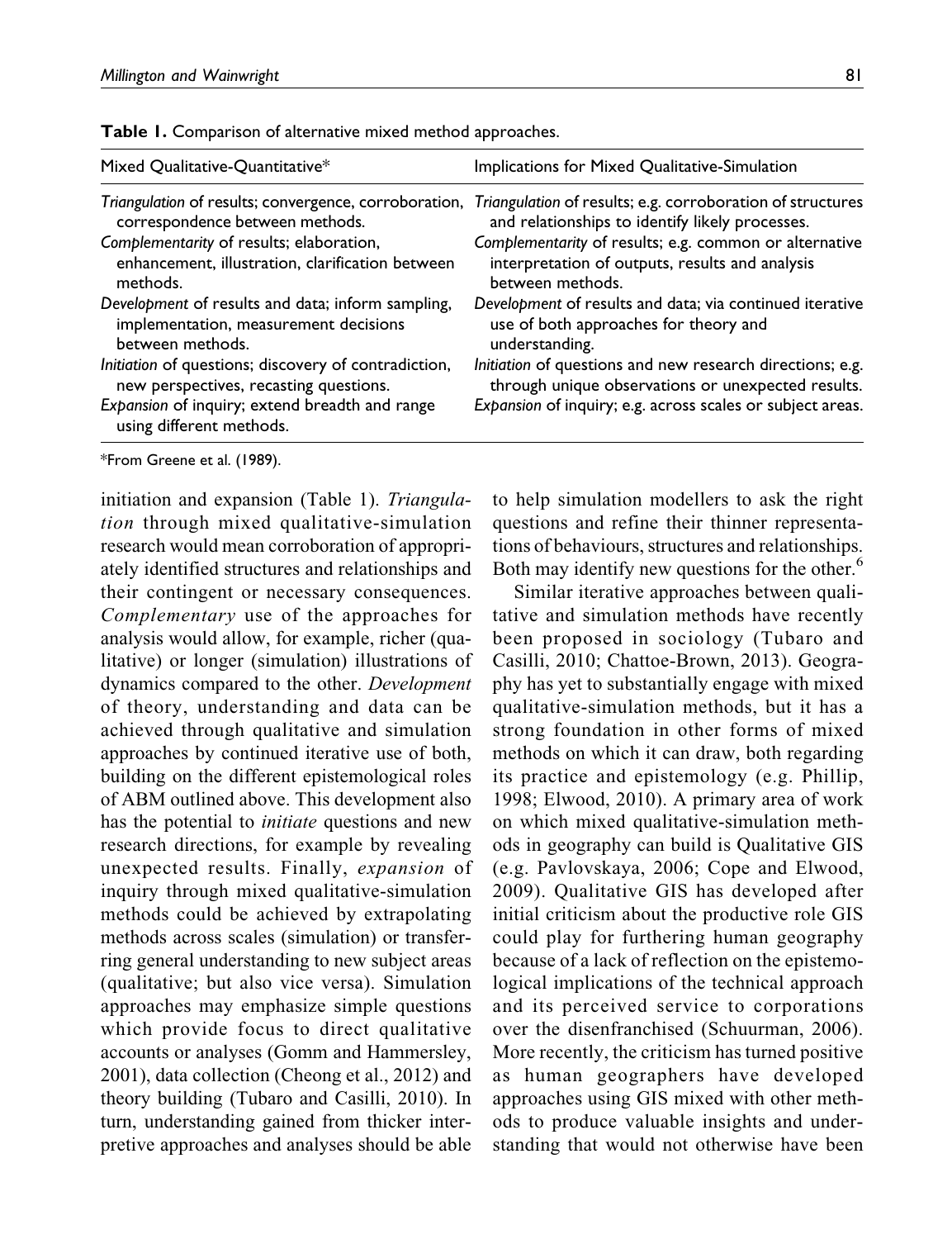possible. A prime example is the approach of grounded visualization (Knigge and Cope, 2006), an iterative process of data collection, display, analysis and critical reflection which combines grounded theory with visualization (based on quantitative GIS) to find meaning and build knowledge.

A similar iterative approach taking the outline from above might be developed to produce a kind of 'grounded simulation modelling' which ensures that conceptual models encoded formally for simulation are held accountable to empirical data that reflect everyday experiences and actions of individuals and groups. Grounding in this sense is a form of model confrontation (e.g. Hilborn and Mangel, 1997) and demands an iterative approach to examining and comparing theories (i.e. model structures) through exploration of data. As an iterative approach this would mean not only grounding the modelling during conceptualization stages of the process, but also in later analysis and reflection leading to modifications in model structure. One way to ensure this reflection is by building it into the practice of modelling, making visible all the decisions and interpretations made at various points throughout the practice of modelling. Although, as we highlighted above, efforts to ensure such transparency are being advanced, these have been based in other disciplines (e.g. ecology; Schmolke et al., 2010) and the practice of modelling in geography could be better revealed by building on such efforts to make modelling transparent. This means, for example, moving beyond a static presentation of the final model to describing the modelling process, but also reflecting on and analysing the nature of the subjectivities in the process, the inherent assumptions and positionalities of decisions that were made. Such reflection seldom is presented for others to see, such is the negative heuristic of modern peer-review publication, diverting modellers from discussing those elements of their practice that they may be well aware of (e.g. Turkle, 2009) but which

would make it difficult for their manuscript to be published were they too open about them.

Mixed methods in geography often challenge the separation of distinct epistemologies and partiality of knowledge (e.g. Elwood, 2010), and if qualitative-simulation mixed methods are to be iterative they will draw on different aspects of the epistemological attributes of ABM at different points in the research process. For example, taking the school-access modelling example used above, whereas Millington et al. (2014) were content to use a generative approach to compare model output to spatial patterns of access (i.e. distance from home to school), a next step in empirical grounding might mean returning to the field to examine how representations of parents' experiences of success or failure in the simulation correspond to the individuals' lived experience of these, or how their own interpretation of the model influences their personal understanding of the system. This later stage in the modelling might then shift from building on the generative possibilities of ABM to the dialogic. Furthermore, each of the modes outlined above (generative, consequential, dialogic) implies a different perspective on how important it is to identify a universally 'accepted' representation of the world (resonating with issues of the 'fixity' of code space in GIS; Schuurman, 2006). In the generative mode of simulation the search is for possible structures of the world for explaining observations. Depending on what grounded observations we wish to relate to (but also dependent on who is doing the relating), different model structures will be more or less useful for reproducing observations and therefore producing understanding. A dialogic approach need not acknowledge any single model as being the 'right one' (i.e. fixed) but can offer up alternatives, explore understandings of others' (conceptual) models, and/or debate the desirability of different (social) structures. In contrast, the consequential mode demands that a single model is considered valid (i.e. fixed), at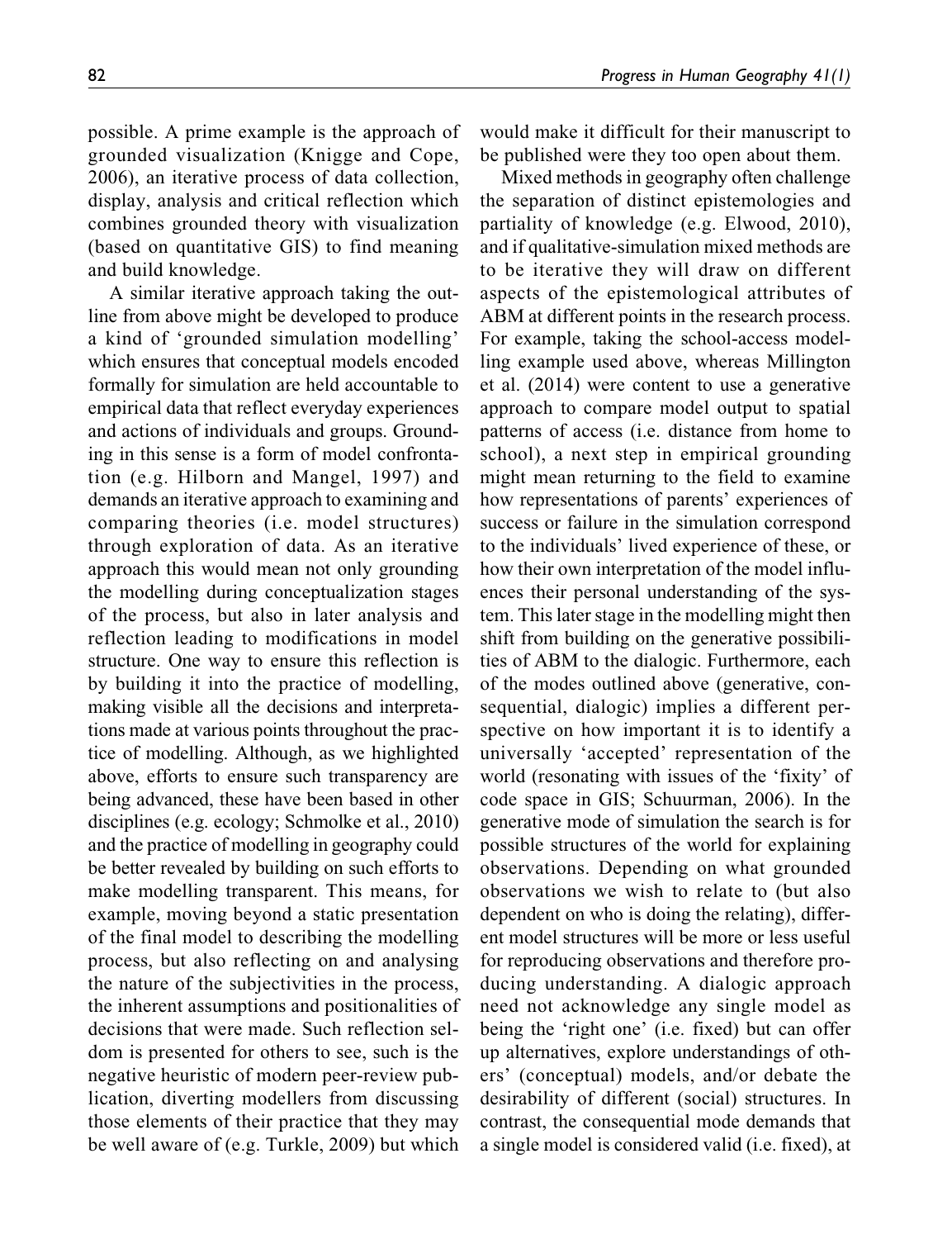least temporarily, while its consequences are explored. It may be that the consequences of alternative models are investigated, but each model structure being examined must be accepted if the consequences are to be trusted and found useful for understanding how simulated events might play out.

Thus, at various points through the process of modelling we will either need to doubt or trust these thin representations of the world. On examining how simulations are used practically in design and science, Turkle (2009) discusses how the use of simulation demands immersion and the difficulty practitioners of simulation face to both do and doubt simultaneously when immersed. That is, immersion in a simulation demands suspension of doubt. Simulation modelling in geography is useful to the extent that we trust a model as a closed representation of an open system (as discussed above), but 'the price of the employment of models is eternal vigilance' (Braithwaite, 1953). Braithwaite's discussion pre-dates simulation and, to reiterate our discussion above, the same argument about trust could be levelled at any model framework in geography, and even the thickest interpretative model will be incomplete. In a mixed qualitative-simulation approach, working across the different epistemological modes and using empirical data to ground the investigation, issues of trust and doubt in the representations in the computer will likely be raised but hopefully also eased through better understanding of the underlying representation (i.e. conceptual models). This is currently a hope, both because geographers have yet to properly engage with such mixed qualitativesimulation methods but also because engagement between researchers with different epistemological perspectives can be both risky (Demeritt, 2009) and intellectually uncomfortable (Chattoe-Brown, 2013). One of the most difficult aspects of this approach may be finding ways of suspending doubt for long enough to explore consequences of others' conceptions, but while remaining sufficiently critical to question outcomes.

Before any new cohort of researchers with this interactional expertise (sensu Collins and Evans, 2002) between qualitative and simulation methods emerges, there will be interaction costs. Such costs are unavoidable, but if research capability is about relations and relational thinking (Le Heron et al., 2011), additive value is gained as conceptual modes of thinking are bridged. Common themes on which these bridges can be founded have been provided above, through the heuristic and dialogic roles we have argued ABM can play in understanding and representing geography. Projects that aim to identify how ABM can be used in generative, consequential and dialogic modes for furthering social, political and cultural geography might be pursued to address a variety of questions. How can geographers use ABM to help reveal the role of social context in generating observed patterns of activity (such as the reproduction of inequality or flows of consumption)? Given current understandings of trajectories of political, economic and cultural change, how might geographers use agent-based simulation as a means to confront expectations by suggesting alternative futures, due to changes in social structures and/or behaviour of individuals not previously seen? In participatory research settings, what are the opportunities and challenges for ABM to help individuals and groups to understand the impact of their local agency on dynamics and change of broader social systems and structures? Furthermore, if agency is considered more collectively, arising from the process of participatory modelling (as in projects like the Ryedale flood-modelling example above), what would that mean for the nature of the heuristic and dialogic ideas presented above? Alternatively, how might new-found understandings by individuals about their agency be turned back to geographers to understand the role of agentbased simulation modelling itself as an agent of social change? We offer these questions to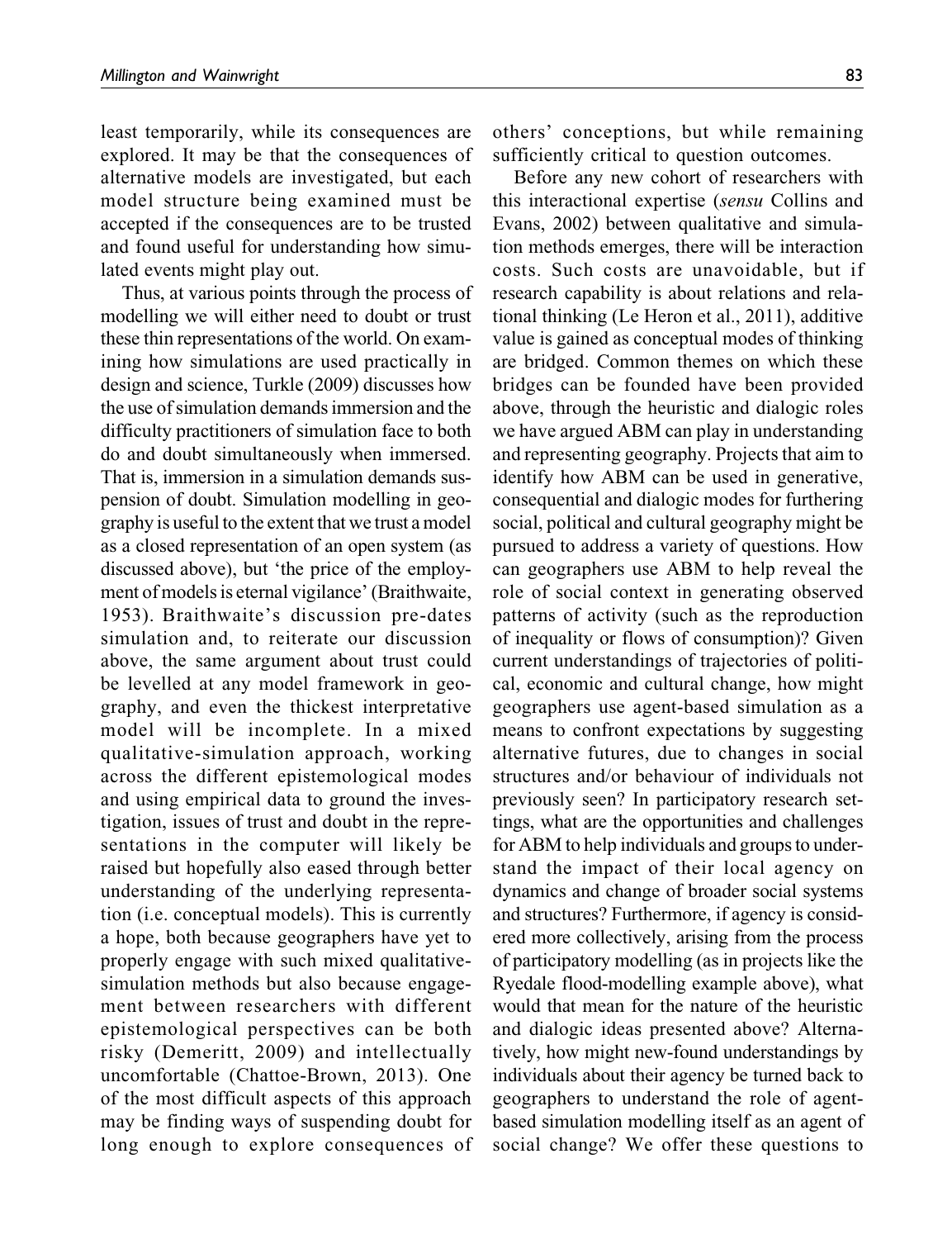inspire new projects that iterate through qualitative and simulation approaches in a recursive way. Importantly, this exploration should see the process of (agent-based) simulation modelling as a practice, an assemblage of ideas, experiences, results and narratives – a way of fostering geographical understanding through thick and thin representations.

#### Acknowledgements

We are grateful for discussions with David Demeritt, Nick Clifford and George Adamson at King's College London, David O'Sullivan at UC Berkeley and George Perry and others at the University of Auckland which helped improve the paper. We would also like to thank the editor and the anonymous reviewers (of this and previous versions) for their useful and productive comments. Any errors, ambiguities or other defects (including opinions) that undoubtedly remain are the responsibility of the authors.

#### Declaration of conflicting interests

The author(s) declared no potential conflicts of interest with respect to the research, authorship, and/or publication of this article.

#### Funding

The author(s) disclosed receipt of the following financial support for the research, authorship, and/ or publication of this article: This paper was initiated in part by the authors' coincidental attendance at the Epistemology of Modeling and Simulation National Conference in Pittsburgh, PA in 2011. JM is grateful for the support of an Early Career Fellowship from The Leverhulme Trust [ECF/2010/0378] that supported his attendance at the conference and his time working on the arguments and other material presented here (including time spent at the University of Auckland). JW was supported in part by the University of Sheffield Learned Societies' Fund, and would like to thank Continental Airlines for setting in process an erratic (but hopefully productive) train of thought.

#### **Notes**

1. Our discussion here is primarily with human geographers but many of our broader points are also relevant to physical geographers (and see Wainwright and Millington, 2010, for a discussion with physical geographers).

- 2. Using this definition, quantitative/statistical approaches would also be 'thin'. However, our thick-thin distinction here is specifically aimed at representation of behaviours in heterogeneous circumstances, which many quantitative approaches are not so well-suited to examine because of their aggregating tendencies.
- 3. To use Sayer's (1992) terminology, the abstractions seem contentless
- 4. Unfortunately, current publishing conventions prevent the this aspect of modelling practice – exploring and interpreting different model implementations and their outputs on the way to producing some 'final' understanding – but means of documenting such a process have been proposed (in environmental modelling see Schmolke et al., 2010).
- 5. To view and experiment with this model visit: [http://](http://modelingcommons.org/browse/one_model/3827) [modelingcommons.org/browse/one\\_model/3827](http://modelingcommons.org/browse/one_model/3827)
- 6. Although our focus here is on the synergy of qualitative and simulation approaches, the approach is pragmatically motivated such that quantitative approaches could also be part of the mix (so long as vigilance over conceptualization is maintained).

#### **References**

- Adams D (1979) Hitchhiker's Guide to the Galaxy. London: Pan Books.
- Agar M (2003) My kingdom for a function: Modeling misadventures of the innumerate. Journal of Artificial Societies and Social Simulation 6(3): 8. Available at: <http://jasss.soc.surrey.ac.uk/6/3/8.html> (accessed 6 January 2015).
- An L, Linderman M, Qi J, Shortridge A and Liu J (2005) Exploring complexity in a human-environment system: An agent-based spatial model for multidisciplinary and multiscale integration. Annals of the Association of American Geographers 95: 54–79.
- Axtell RL, Epstein JM, Dean JS, Gumerman GJ, Swedlund AC, Harburger J, Chakravarty S, Hammond R, Parker J and Parker M (2002) Population growth and collapse in a multiagent model of the Kayenta Anasazi in Long House Valley. Proceedings of the National Academy of Sciences of the United States of America 99: 7275–7279.
- Bailey C, White C and Pain R (1999) Evaluating qualitative research: Dealing with the tension between 'science' and 'creativity'. Area 31: 169–183.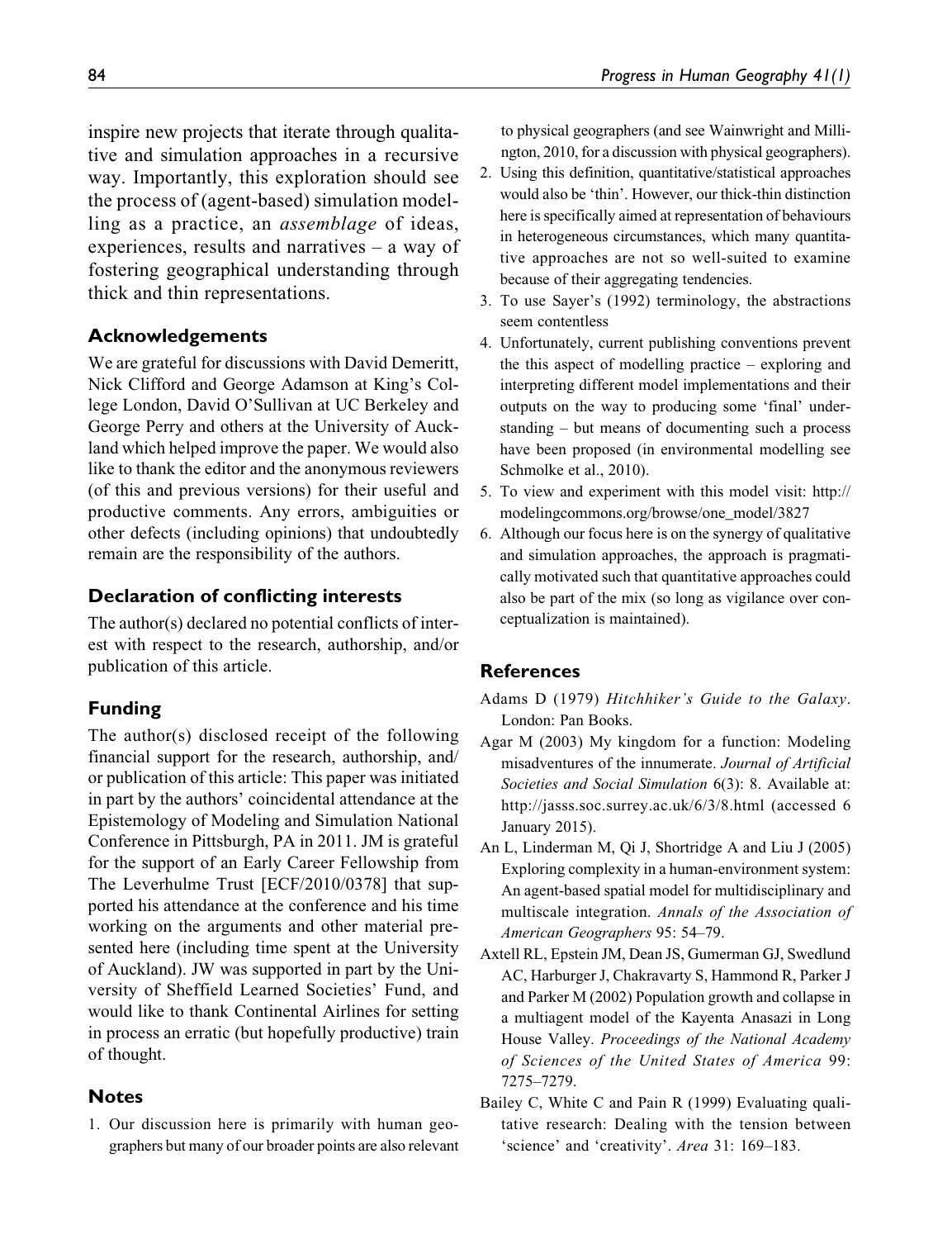- Ballas D, Kingston R, Stillwell J and Jin J (2007) Building a spatial microsimulation-based planning support system for local policy making. Environment and Planning A 39(10): 2482-2499.
- Barreteau O (2003) The joint use of role-playing games and models regarding negotiation processes: characterization of associations. Journal of Artificial Societies and Social Simulation 6: 3. Available at: [http://jasss.](http://jasss.soc.surrey.ac.uk/6/2/3.html) [soc.surrey.ac.uk/6/2/3.html.](http://jasss.soc.surrey.ac.uk/6/2/3.html)
- Barreteau O, Bousquet F and Attonaty JM (2001) Roleplaying games for opening the black box of multi-agent systems: Method and lessons of its application to Senegal River Valley irrigated systems. Journal of Artificial Societies and Social Simulation 4(2): 5. Available at: <http://jasss.soc.surrey.ac.uk/4/2/5.html> (accessed 6 January 2016).

Baudrillard J (1983) Simulations. New York: Semiotext(e).

- Bedau MA (2009) The evolution of complexity. In: Barberhousse A, Morange M and Pradeu T (eds) Mapping the Future of Biology. London: Springer.
- Bithell M, Brasington J and Richards K (2008) Discreteelement, individual-based and agent-based models: Tools for interdisciplinary enquiry in geography? Geoforum 39: 625–642.
- Box GEP (1979) Robustness in the strategy of scientific model building. In: Launer RL and Wilkinson GN (eds) Robustness in Statistics. New York: Academic Press.
- Braithwaite RB (1953) Scientific Explanation. Cambridge: Cambridge University Press.
- Brown JD (2004) Knowledge, uncertainty and physical geography: Towards the development of methodologies for questioning belief. Transactions of the Institute of British Geographers 29: 367–381.
- Carabine EA, Wainwright J and Twyman C (2014) Narratives of a drought: Exploring resilience in Kenya's drylands. In: Kaminski B and Kolock G (eds) Advances in Social Simulation. Berlin: Springer.
- Carolan MS (2006) Do you see what I see? Examining the epistemic barriers to sustainable agriculture. Rural Sociology 71: 232–260.
- Castella JC, Trung TN and Boissau S (2005) Participatory simulation of land-use changes in the northern mountains of Vietnam: The combined use of an agent-based model, a role-playing game, and a geographic information system. Ecology and Society 10: 27. Available at: <http://www.ecologyandsociety.org/vol10/iss1/art27/> (accessed 6 January 2016).
- Chattoe-Brown E (2013) Why sociology should use agent based modelling. Sociological Research Online 18: 3. Available at: [http://www.socresonline.org.uk/18/3/3.](http://www.socresonline.org.uk/18/3/3.html) [html](http://www.socresonline.org.uk/18/3/3.html) (accessed 6 January 2016).
- Cheong SM, Brown DG, Kok K and Lopez-Carr D (2012) Mixed methods in land change research: Towards integration. Transactions of the Institute of British Geographers 37: 8–12.
- Chilvers J (2009) Deliberative and participatory approaches in environmental geography. In: Castree N, Demeritt D, Liverman D and Rhoads BL (eds) A Companion to Environmental Geography. Chichester: Wiley-Blackwell.
- Clifford NJ (2008) Models in geography revisited. Geoforum 39: 675–686.
- Collins HM and Evans R (2002) The third wave of science studies: Studies of expertise and experience. Social Studies of Science 32: 235–296.
- Cope M and Elwood S (2009) Qualitative GIS: A Mixed Methods Approach. London: SAGE.
- Creswell JW and Plano Clark V (2011) Designing and Conducting Mixed Methods Research Thousand Oaks, CA: SAGE.
- Cross M and Moscardini AO (1985) Learning the Art of Mathematical Modelling. Chichester: John Wiley & Sons.
- Deadman P, Robinson D, Moran E and Brondizio E (2004) Colonist household decision making and land-use change in the Amazon Rainforest: An agent-based simulation. Environment and Planning B 31: 693–710.
- DeLanda M (2002) Intensive Science and Virtual Philosophy. London: Continuum.
- DeLanda M (2006) A New Philosophy of Society: Assemblage Theory and Social Complexity. London: Bloomsbury.
- DeLanda M (2011) Philosophy and Simulation: The Emergence of Synthetic Reason. London: Continuum.
- Demeritt D (2009) From externality to inputs and interference: Framing environmental research in geography. Transactions of the Institute of British Geographers 34: 3–11.
- Edmonds B (2001) The use of models-making MABS more informative. In: Moss S and Davidsson (eds) Multi-Agent-Based Simulation. Berlin: Springer, 15–32.
- Elwood S (2010) Mixed methods: Thinking, doing, and asking in multiple ways. In: DeLyser D, Herbert S, Aitken S, Crang M and McDowell L (eds) The SAGE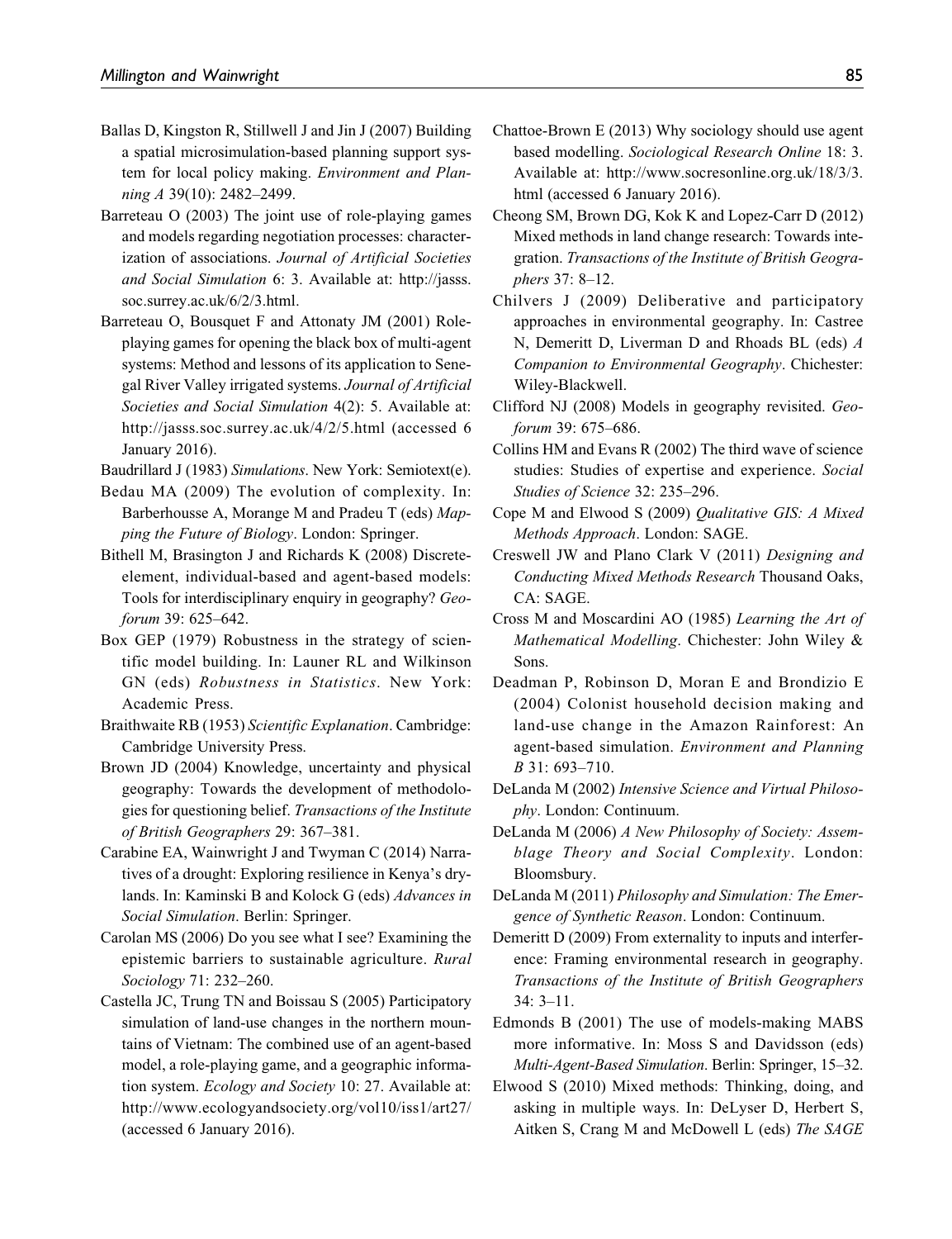Handbook of Qualitative Geography. London: SAGE, 94–113.

- Epstein JM (1999) Agent-based computational models and generative social science. Complexity 4: 41–60.
- Epstein JM (2006) Generative Social Science. Princeton, NJ: Princeton University Press.
- Epstein JM (2008) Why model? Journal of Artificial Societies and Social Simulation 11: 12. Available at: [http://](http://jasss.soc.surrey.ac.uk/11/4/12.html) [jasss.soc.surrey.ac.uk/11/4/12.html](http://jasss.soc.surrey.ac.uk/11/4/12.html) (accessed 6 January 2016).
- Epstein JM and Axtell RL (1996) Growing Artificial Societies. Washington, DC: Brookings Institution Press.
- ESRC (2013) International Benchmarking Review of UK Human Geography. London: ESRC/RGS/AHRC.
- Evans TP and Kelley H (2008) Assessing the transition from deforestation to forest regrowth with an agentbased model of land cover change for south-central Indiana (USA). Geoforum 39(2): 819–832.
- Giddens A (1984) The Constitution of Society. London: Polity Press.
- Gilbert N (2008) Agent-Based Models. London: SAGE.
- Gödel K (1931) Über formal unentscheidbare Sätze der Principia Mathematica und verwandter Systeme, I. Monatshefte für Mathematik und Physik 38: 173–198.
- Gödel K (1962 [1931]) On Formally Undecidable Propositions of Principia Mathematica and Related Systems, trans.Meltzer B. New York: Basic Books.
- Gomm R and Hammersley M (2001) Thick ethnographic description and thin models of complexity. Annual Conference of the British Educational Research Association. University of Leeds. Available at: [http://www.](http://www.leeds.ac.uk/educol/documents/00001820.htm) [leeds.ac.uk/educol/documents/00001820.htm](http://www.leeds.ac.uk/educol/documents/00001820.htm) (accessed 6 January 2016).
- Grauwin S, Goffette-Nagot F and Jensen P (2012) Dynamic models of residential segregation: An analytical solution. Journal of Public Economics 96(1): 124–141.
- Greene JC, Caracelli VJ and Graham WF (1989) Toward a conceptual framework for mixed-method evaluation designs. Educational Evaluation and Policy Analysis 11: 255–274.
- Grimm V, Berger U, Bastiansen F, Eliassen S, Ginot V, Giske J, Goss-Custard J, Grand T, Heinz SK, Huse G, Huth A, Jepsen JU, Jørgensen C, Mooij WM, Muller B, Pe'er G, Piou C, Railsback SF, Robbins AM, Robbins MM, Rossmanith E, Ruger N, Strand E, Souissi S, Stillman RA, Vabø R, Visser U and DeAngelis DL (2006) A standard protocol for describing individual-based

and agent-based models. Ecological Modelling 198(1): 115–126.

- Grimm V, Berger U, DeAngelis DL, Polhill JG, Giske J and Railsback SF (2010) The ODD protocol: A review and first update. Ecological Modelling 221(23): 2760–2768.
- Halpin B (1999) Simulation in sociology. American Behavioral Scientist 42: 1488–1508.
- Harvey D (1972) Revolutionary and counter revolutionary theory in geography and the problem of ghetto formation. Antipode 4(2): 1–13.
- Hayek FA (1974) Nobel Prize Lecture: The Pretence of Knowledge. Available at: [http://www.nobelprize.org/](http://www.nobelprize.org/nobel_prizes/economics/laureates/1974/hayek-lecture.html) [nobel\\_prizes/economics/laureates/1974/hayek-lecture.](http://www.nobelprize.org/nobel_prizes/economics/laureates/1974/hayek-lecture.html) [html](http://www.nobelprize.org/nobel_prizes/economics/laureates/1974/hayek-lecture.html) (accessed 6 January 2016).
- Heppenstall AJ, Crooks AT, See LM and Batty M (2012) Agent-Based Models of Geographical Systems. London: Springer.
- Hilborn R and Mangel M (1997) The Ecological Detective: Confronting Models with Data Princeton, NJ: Princeton University Press.
- Hodges W (2013) Tarski's truth definitions. In: Zalta EN (ed.) The Stanford Encyclopedia of Philosophy. Available at: [http://plato.stanford.edu/archives/spr2013/](http://plato.stanford.edu/archives/spr2013/entries/tarski-truth/) [entries/tarski-truth/](http://plato.stanford.edu/archives/spr2013/entries/tarski-truth/) (accessed 6 January 2016).
- Holland JH (1995) Hidden Order: How Adaptation Builds Complexity. New York: Basic Books.
- Hollander CD and Wu AS (2011) The current state of normative agent-based systems. Journal of Artificial Societies and Social Simulation 14: 6. Available at: <http://jasss.soc.surrey.ac.uk/14/2/6.html> (accessed 6 January 2016).
- Knigge L and Cope M (2006) Grounded visualization: Integrating the analysis of qualitative and quantitative data through grounded theory and visualization. Environment and Planning A 38: 2021–2037.
- Landström C, Whatmore SJ, Lane SN, Odoni NA, Ward N and Bradley S (2011) Coproducing flood risk knowledge: Redistributing expertise in critical 'participatory modelling'. Environment and Planning A 43: 1617–1633.
- Lane SN (2001) Constructive comments on D Massey: 'Space-time, ''science'' and the relationship between physical geography and human geography'. Transactions of the Institute of British Geographers 26: 243–256.
- Lane SN, Odoni NA, Landström C, Whatmore SJ, Ward N and Bradley S (2011) Doing flood risk science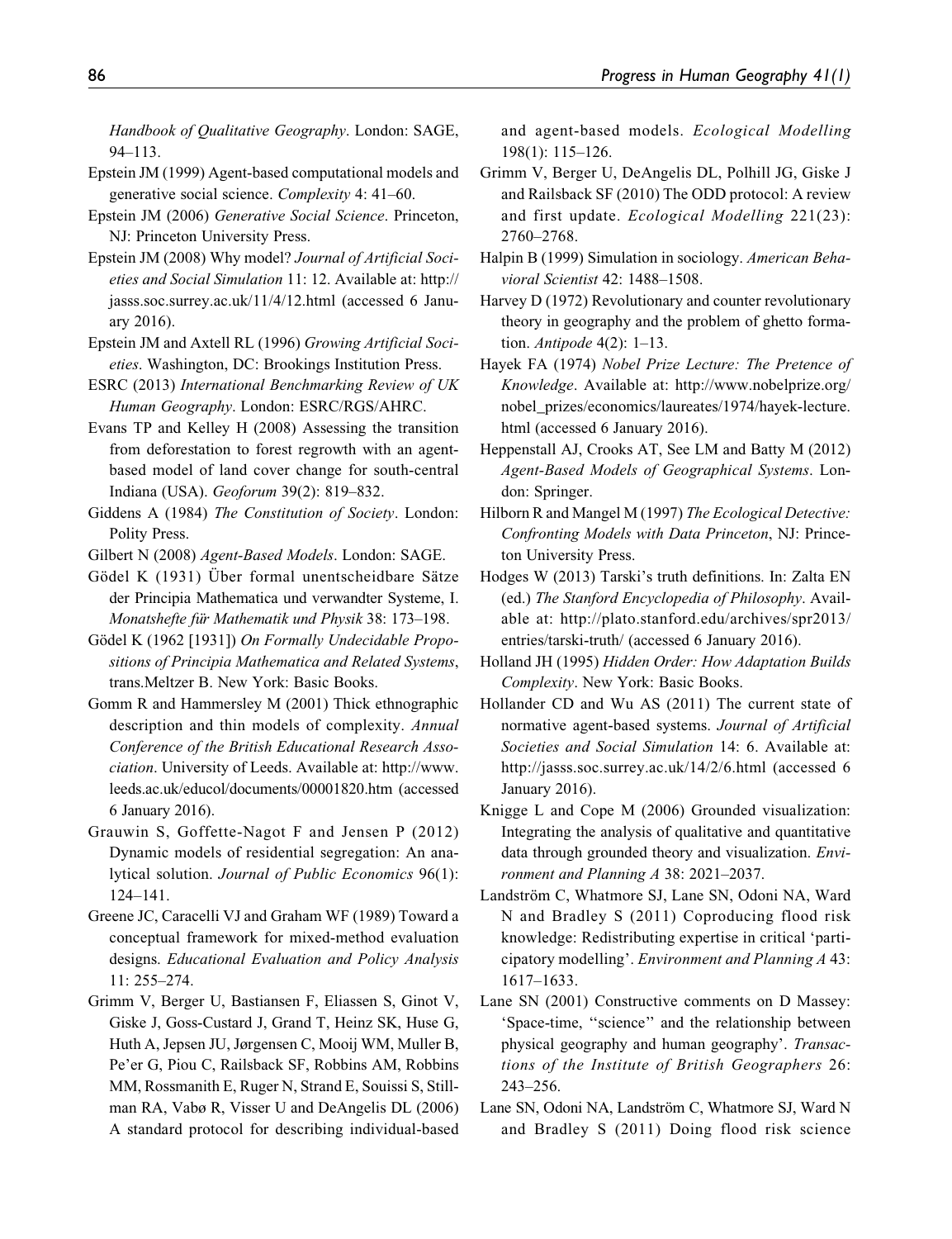differently: an experiment in radical scientific method. Transactions of the Institute of British Geographers 36: 15–36.

- Le Heron E, Le Heron R and Lewis N (2011) Performing research capability building in New Zealand's social sciences: Capacity–capability insights from exploring the work of BRCSS's 'sustainability' theme, 2004–09. Environment and Planning-Part A 43: 1400–1420.
- Macmillan W (1989) Modeling through: An afterword to 'Remodeling Geography'. In: Macmillan W (ed.) Remodeling Geography. Oxford: Blackwell.
- Macy MW and Willer R (2002) From factors to actors: Computational sociology and agent-based modeling. Annual Review of Sociology 28: 143–166.
- Miller JH and Page SE (2009) Complex Adaptive Systems. Princeton, NJ: Princeton University Press.
- Millington JDA, Butler T and Hamnett C (2014) Aspiration, attainment and success: An agent-based model of distance-based school allocation. Journal of Artificial Societies and Social Simulation 17: 10. Available at: <http://jasss.soc.surrey.ac.uk/17/1/10.html> (accessed 6 January 2016).
- Millington JDA, O'Sullivan D and Perry GLW (2012) Model histories: Narrative explanation in generative simulation modelling. Geoforum 43(6): 1025–1034.
- Millington JDA, Romero Calcerrada R and Demeritt D (2011) Participatory evaluation of agent-based land-use models. Journal of Land Use Science 6(2–3): 195–210.
- Müller B, Balbi S, Buchmann CM, de Sousa L, Dressler G, Groeneveld J, Klassert CJ, Bao Leg Q, Millington JDA, Nolzen H, Parker DC, Polhill JG, Schlüter M, Schulze J, Schwarz N, Sun Z, Taillandier P and Weise H (2014) Standardised and transparent model descriptions for agent-based models: Current status and prospects. Environmental Modelling & Software 55: 156–163.
- O'Sullivan D (2004) Complexity science and human geography. Transactions of the Institute of British Geographers 29(3): 282–295.
- O'Sullivan D (2008) Geographic information science: agent-based models. Progress in Human Geography 32(4): 541–550.
- O'Sullivan D and Haklay M (2000) Agent-based models and individualism: Is the world agent-based? Environment and Planning A 32(8): 1409–1425.
- O'Sullivan D, Millington JDA, Perry GLW and Wainwright J (2012) Agent-based models – because they're worth it? In: Heppenstall AJ, Crooks AT, See LM and

Batty M (eds) Agent-Based Models of Geographical Systems. London: Springer.

- O'Sullivan D, Evans T, Manson S, Metcalf S, Ligmann-Zielinska A and Bone C (2015) Strategic directions for agent-based modeling: avoiding the YAAWN syndrome. Journal of Land Use Science. DOI: 10.1080/ 1747423X.2015.1030463.
- Pavlovskaya M (2006) Theorizing with GIS: A tool for critical geographies? Environment and Planning A 38: 2003–2020.
- Philip LJ (1998) Combining quantitative and qualitative approaches to social research in human geography – an impossible mixture? Environment and Planning A 30: 261–276.
- Pollock JL (2008) Defeasible reasoning. In: Adler JE and Rips LJ (eds) Reasoning: Studies of Human Inference and its Foundations. Cambridge: Cambridge University Press.
- Portugali J (2006) Complexity theory as a link between space and place, Environment and Planning A 38: 647–664.
- Portugali J, Benenson I and Omer I (1997) Spatial cognitive dissonance and sociospatial emergence in a self-organizing city. Environment and Planning B: Planning and Design 24(2): 263–285.
- Sayer A (1982) Explanation in economic geography: Abstraction versus generalization. Progress in Human Geography 6(1): 68–88.
- Sayer A (1992) Method in Social Science. London: Routledge.
- Schelling TC (1969) Models of segregation. The American Economic Review 59: 488–493.
- Schmolke A, Thorbek P, DeAngelis DL and Grimm V (2010) Ecological models supporting environmental decision making: a strategy for the future. Trends in Ecology & Evolution 25(8): 479–486.
- Schuurman N (2006) Formalization matters: Critical GIS and ontology research. Annals of the Association of American Geographers 96: 726–739.
- Simandan D (2010) Beware of contingency. Environment and Planning D 28: 388–396.
- Simon HA (1957) Models of Man: Social and Rational. London: John Wiley.
- Souchère V, Millair L, Echeverria J, Bousquet FO, Le Page C and Etienne M (2010) Co-constructing with stakeholders a role-playing game to initiate collective management of erosive runoff risks at the watershed scale. Environmental Modelling & Software 25: 1359–1370.
- Thrift N (1999) The place of complexity, Theory, Culture & Society 16(3): 31–69.